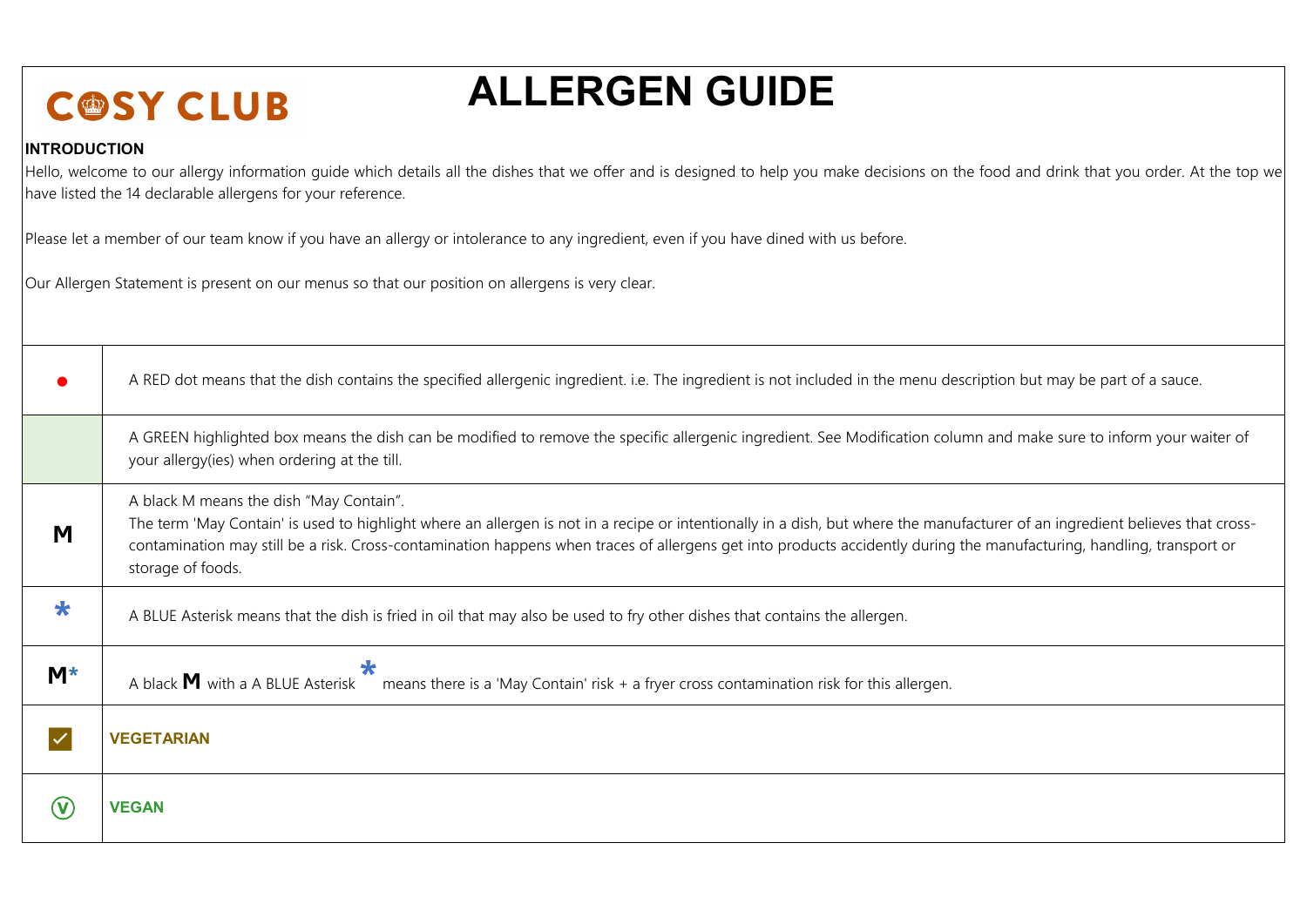| <b>COSY CLUB</b>               |                                                        |                                              |                                           |      | <b>CORE &amp; KIDS MENU</b> |          |           |         |        |             |           |                            |                      |                                                   |
|--------------------------------|--------------------------------------------------------|----------------------------------------------|-------------------------------------------|------|-----------------------------|----------|-----------|---------|--------|-------------|-----------|----------------------------|----------------------|---------------------------------------------------|
| <b>MENU</b><br><b>CATEGORY</b> | <b>DISH</b>                                            | GELERY                                       | General Contrating<br>GRUSTAGEANS<br>ECGS | FISH | LUPIN<br>MILLE              | MOLLUSCS | MUSTARD   | PEANUTS | SESAME | <b>SOTA</b> |           | Sulphirts & SO<br>TREENUTS |                      | <b>VEGETARIAN</b><br>JEGAT<br><b>MODIFICATION</b> |
| <b>BRUNCH</b>                  | Back Bacon Bun                                         | <b>WHEAT</b><br><b>RYE</b>                   | M                                         |      | $\bullet$                   |          | M         |         | M      | ٠           | $\bullet$ | M                          |                      |                                                   |
| <b>BRUNCH</b>                  | Boston Brunch                                          | <b>WHEAT</b>                                 | $\bullet$                                 |      | $\bullet$                   |          |           |         |        | $\bullet$   | $\bullet$ |                            | $\blacktriangledown$ |                                                   |
| <b>BRUNCH</b>                  | Bubble and Squeak w/ Bacon<br>and Avocado              |                                              | $\bullet$                                 |      |                             |          | $\bullet$ |         |        |             |           |                            |                      |                                                   |
| <b>BRUNCH</b>                  | Bubble and Squeak w/<br>Mushroom & Avocado             |                                              | $\bullet$                                 |      |                             |          | $\bullet$ |         |        |             |           |                            | $\checkmark$         |                                                   |
| <b>BRUNCH</b>                  | <b>Butchers Brunch</b>                                 | <b>WHEAT</b><br><b>BARLEY</b><br><b>OATS</b> | $\bullet$                                 |      | $\bullet$                   |          |           |         |        |             | $\bullet$ |                            |                      |                                                   |
| <b>BRUNCH</b>                  | Buttermilk Pancakes Bacon,<br>Maple & Blueberries      | <b>WHEAT</b>                                 | $\bullet$                                 |      | $\bullet$                   |          | M         |         |        |             | M         | M                          |                      |                                                   |
| <b>BRUNCH</b>                  | <b>Buttermilk Pancakes Berries,</b><br>Banana & Yogurt | <b>WHEAT</b>                                 | $\bullet$                                 |      | $\bullet$                   |          | M         | M       |        |             | $\bullet$ | M                          | $\blacktriangledown$ |                                                   |
| <b>BRUNCH</b>                  | Classic Breakfast                                      | <b>WHEAT</b>                                 | $\bullet$                                 |      | $\bullet$                   |          |           |         |        |             | $\bullet$ |                            |                      |                                                   |
| <b>BRUNCH</b>                  | Cumberland Sausage Bun                                 | <b>WHEAT</b><br><b>RYE</b>                   | M                                         |      | $\bullet$                   |          | M         |         | M      | $\bullet$   | $\bullet$ | M                          |                      |                                                   |
| <b>BRUNCH</b>                  | Eggs Smoked Back Bacon                                 | <b>WHEAT</b><br><b>RYE</b>                   | $\bullet$                                 |      | $\bullet$                   |          |           |         | M      | $\bullet$   | $\bullet$ | M                          |                      |                                                   |
| <b>BRUNCH</b>                  | Eggs Spinach & Mushrooms                               | <b>WHEAT</b><br><b>RYE</b>                   | $\bullet$                                 |      | $\bullet$                   |          |           |         | M      | $\bullet$   |           | M                          | $\checkmark$         |                                                   |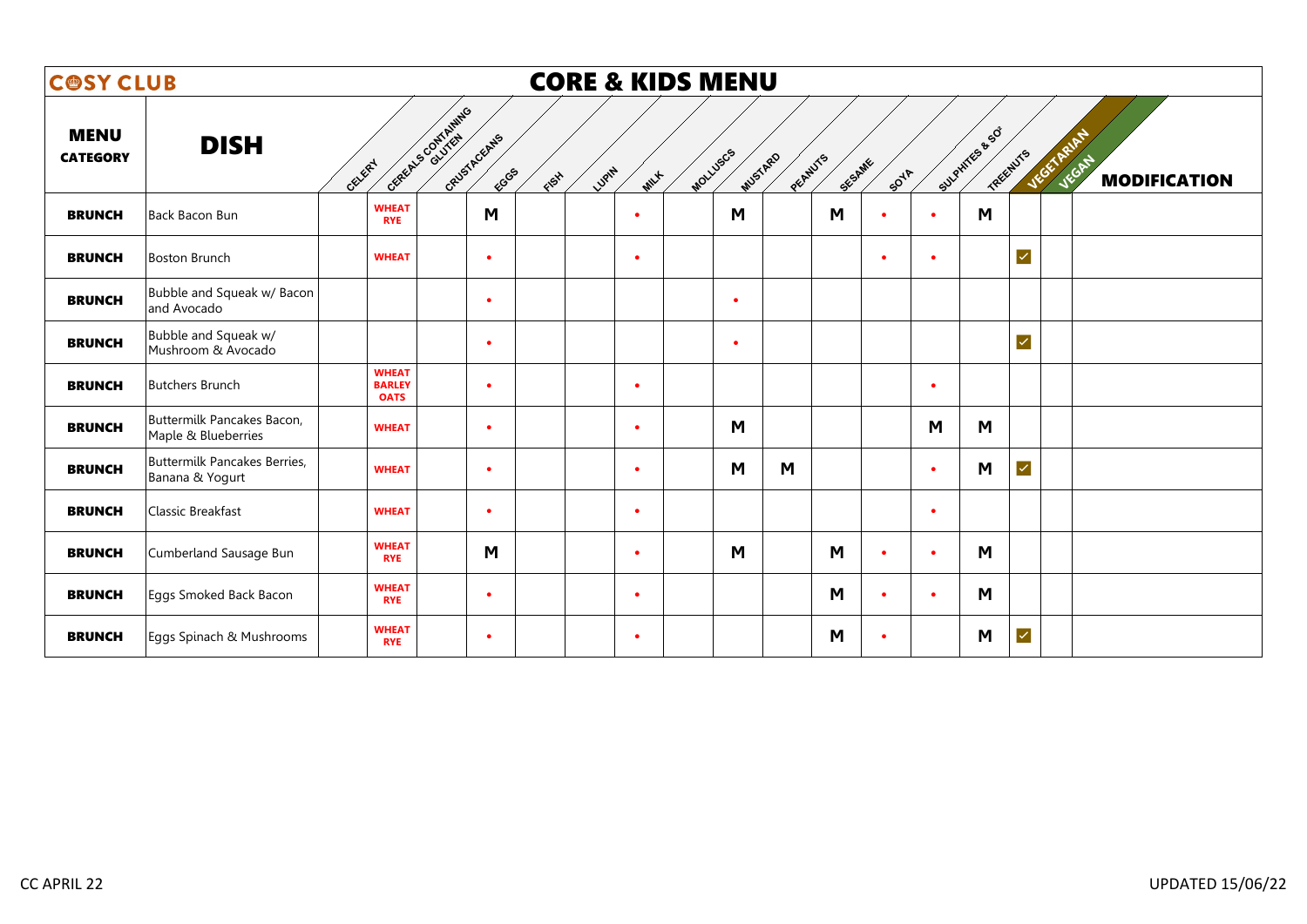| <b>COSY CLUB</b>               |                                           |           |                             |                   |                      | <b>CORE &amp; KIDS MENU</b> |           |                     |         |        |             |         |                            |              |                                  |
|--------------------------------|-------------------------------------------|-----------|-----------------------------|-------------------|----------------------|-----------------------------|-----------|---------------------|---------|--------|-------------|---------|----------------------------|--------------|----------------------------------|
| <b>MENU</b><br><b>CATEGORY</b> | <b>DISH</b>                               | GELERY    |                             | General Scotlands | GRUSTACEANS<br>ECGGS | Lupin<br>FISH               | MILLE     | MOLLUSCS<br>MUSTARD | PEANUTS | SESAME | <b>SOTA</b> |         | Sulphires & SO<br>TREEWUYS |              | VEGETARIA<br><b>MODIFICATION</b> |
| <b>BRUNCH</b>                  | Ham Hock Hash                             | $\bullet$ | <b>RYE</b><br><b>BARLEY</b> |                   | $\bullet$            |                             | $\bullet$ |                     |         |        | $\star$     | $\star$ |                            |              |                                  |
| <b>BRUNCH</b>                  | Huevos Rancheros w/<br>Chorizo            | $\bullet$ | <b>WHEAT</b>                |                   | $\bullet$            |                             | M         |                     | M       | M      |             |         | M                          |              |                                  |
| <b>BRUNCH</b>                  | Huevos Rancheros w/<br>Mushrooms and Feta | $\bullet$ | <b>WHEAT</b>                |                   | $\bullet$            |                             | $\bullet$ |                     | M       | M      |             |         | M                          | $\checkmark$ |                                  |
| <b>BRUNCH</b>                  | Shakshuka                                 | $\bullet$ | <b>WHEAT</b>                |                   | $\bullet$            |                             |           |                     | M       | M      |             |         | M                          | $\checkmark$ |                                  |
| <b>BRUNCH</b>                  | Shakshuka with Chorizo                    | $\bullet$ | <b>WHEAT</b>                |                   | $\bullet$            |                             |           |                     | M       | M      |             |         | M                          |              |                                  |
| <b>BRUNCH</b>                  | Shakshuka with Feta                       | $\bullet$ | <b>WHEAT</b>                |                   | $\bullet$            |                             | $\bullet$ |                     | M       | M      |             |         | M                          | $\checkmark$ |                                  |
| <b>BRUNCH</b>                  | Shakshuka with Streaky<br>Bacon           | $\bullet$ | <b>WHEAT</b>                |                   | $\bullet$            |                             |           |                     | M       | M      |             |         | M                          |              |                                  |
| <b>BRUNCH</b>                  | Smashed Avocado                           |           | <b>WHEAT</b>                |                   |                      |                             |           |                     |         |        |             |         |                            | $\checkmark$ | $\circledcirc$                   |
| <b>BRUNCH</b>                  | Smashed Avocado with<br>Halloumi          |           | <b>WHEAT</b>                |                   |                      |                             | $\bullet$ |                     |         |        |             |         |                            | $\checkmark$ |                                  |
| <b>BRUNCH</b>                  | Smashed Avocado with<br>Poached Egg       |           | <b>WHEAT</b>                |                   | $\bullet$            |                             |           |                     |         |        |             |         |                            | $\checkmark$ |                                  |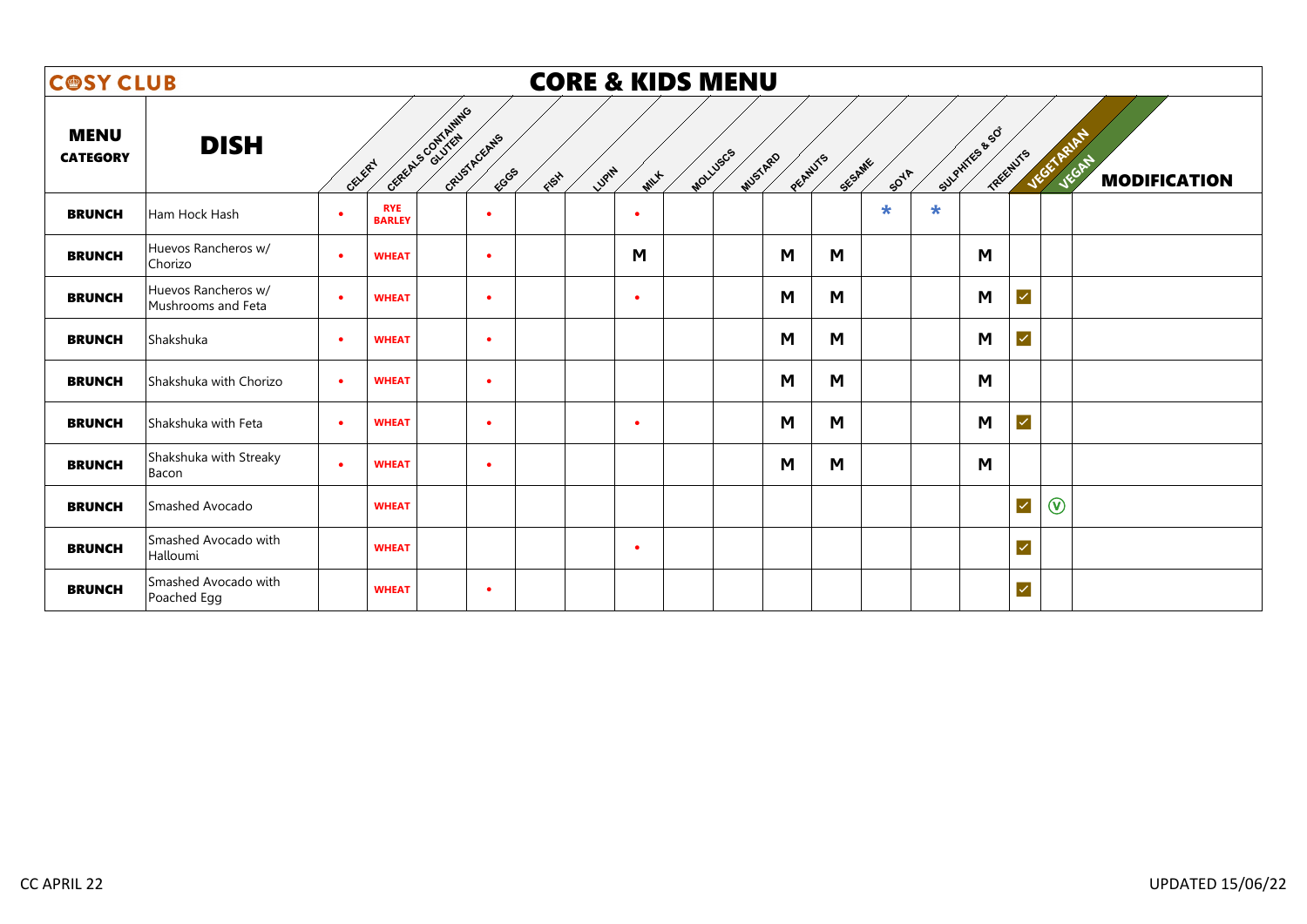| <b>COSY CLUB</b>               |                                                 |           |                                                            |                    |                      | <b>CORE &amp; KIDS MENU</b> |           |          |         |         |        |             |           |                            |                      |                                                          |
|--------------------------------|-------------------------------------------------|-----------|------------------------------------------------------------|--------------------|----------------------|-----------------------------|-----------|----------|---------|---------|--------|-------------|-----------|----------------------------|----------------------|----------------------------------------------------------|
| <b>MENU</b><br><b>CATEGORY</b> | <b>DISH</b>                                     | GELERY    |                                                            | General Contrating | GRUSTAGEANS<br>ECGGS | LUPIN<br>FISH               | MILLE     | MOLLUSCS | MUSTARD | PEANUTS | SESAME | <b>SOTA</b> |           | Sulphires & SO<br>TREENUTS |                      | <b>VEGETARIAN</b><br><b>JEGAN</b><br><b>MODIFICATION</b> |
| <b>BRUNCH</b>                  | Smashed Avocado with<br>Streaky Bacon           |           | <b>WHEAT</b>                                               |                    |                      |                             |           |          |         |         |        |             |           |                            |                      |                                                          |
| <b>BRUNCH</b>                  | Smashed Avocado with Vine<br>Tomatoes           |           | <b>WHEAT</b>                                               |                    |                      |                             |           |          |         |         |        |             |           |                            | $\checkmark$         | $\circledR$                                              |
| <b>BRUNCH</b>                  | Sourdough Toast with<br><b>Blackcurrant Jam</b> |           | <b>WHEAT</b>                                               |                    |                      |                             | $\bullet$ |          |         |         |        |             |           |                            | $\checkmark$         |                                                          |
| <b>BRUNCH</b>                  | Sourdough Toast with<br>Marmalade               |           | <b>WHEAT</b>                                               |                    |                      |                             | $\bullet$ |          |         |         |        |             |           |                            | $\checkmark$         |                                                          |
| <b>BRUNCH</b>                  | Sourdough Toast with<br>Marmite                 | $\bullet$ | <b>WHEAT</b><br><b>RYE</b><br><b>BARLEY</b><br><b>OATS</b> |                    |                      |                             | $\bullet$ |          |         |         |        |             |           |                            | $\checkmark$         |                                                          |
| <b>BRUNCH</b>                  | Sourdough Toast with<br>Strawberry Jam          |           | <b>WHEAT</b>                                               |                    |                      |                             | $\bullet$ |          |         |         |        |             |           |                            | $\checkmark$         |                                                          |
| <b>BRUNCH</b>                  | Streaky Bacon Bun                               |           | <b>WHEAT</b><br><b>RYE</b>                                 |                    | M                    |                             | $\bullet$ |          | M       |         | M      | $\bullet$   |           | M                          |                      |                                                          |
| <b>BRUNCH</b>                  | Vegan Garden Breakfast                          | $\bullet$ | <b>WHEAT</b>                                               |                    |                      |                             |           |          | M       |         | M      | $\bullet$   |           |                            | $\blacktriangledown$ | $\circledcirc$                                           |
| <b>BRUNCH</b>                  | VG Shakshuka                                    | $\bullet$ | <b>WHEAT</b>                                               |                    |                      |                             |           |          | M       | M       | M      | $\bullet$   |           | M                          | $\checkmark$         | $\circledR$                                              |
| <b>BRUNCH</b>                  | VG Vegan Fry-Up                                 |           | <b>WHEAT</b>                                               |                    |                      |                             |           |          |         |         |        | $\bullet$   | $\bullet$ |                            | $\checkmark$         | $\circledR$                                              |
| <b>BRUNCH</b>                  | VG Vegan Sausage Bun                            |           | <b>WHEAT</b><br><b>RYE</b>                                 |                    | M                    |                             | M         |          | M       |         | M      | $\bullet$   | $\bullet$ | M                          | $\checkmark$         | $\circledcirc$                                           |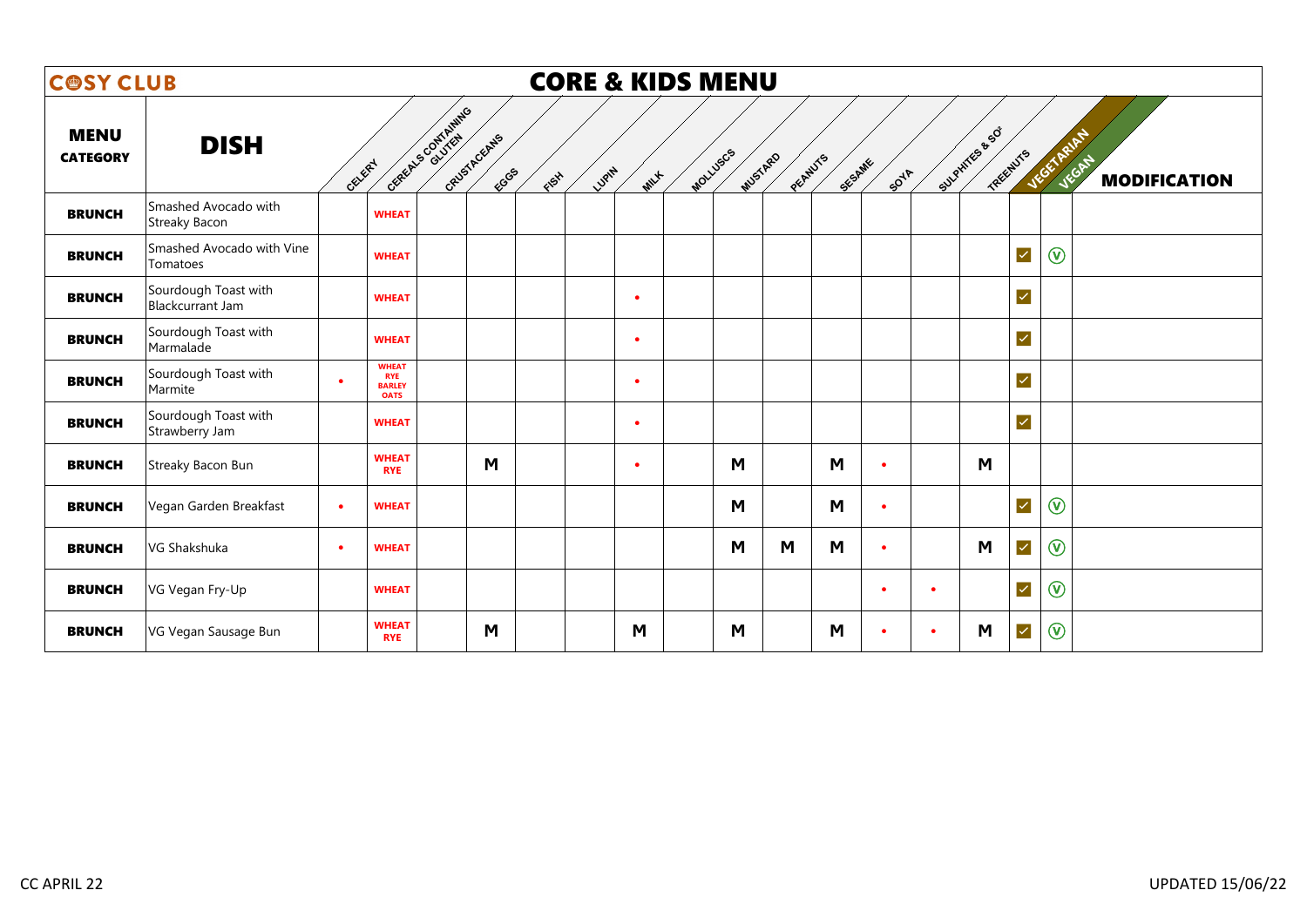| <b>COSY CLUB</b>                     |                                                          |           |                                             |                                   |               | <b>CORE &amp; KIDS MENU</b> |           |                    |           |           |           |                |                               |                              |
|--------------------------------------|----------------------------------------------------------|-----------|---------------------------------------------|-----------------------------------|---------------|-----------------------------|-----------|--------------------|-----------|-----------|-----------|----------------|-------------------------------|------------------------------|
| <b>MENU</b><br><b>CATEGORY</b>       | <b>DISH</b>                                              | CELERY    |                                             | General Contrating<br>GRUSTAGEANS | FCGGS<br>FISH | Lugity<br>MILLE             | MOLLUSCS  | MUSTARD<br>PEANUTS | SESAME    | SOYA      |           | Sulphites & SO | VEGETARIAN<br><b>TREENUTS</b> | JEGAN<br><b>MODIFICATION</b> |
|                                      | <b>SANDWICHES</b> Cosy Club Sandwich                     |           | <b>WHEAT</b>                                | $\bullet$                         |               | $\bullet$                   |           |                    |           | $\star$   | $\star$   |                |                               |                              |
|                                      | <b>SANDWICHES</b> Fish Finger Sandwich                   |           | <b>WHEAT</b><br><b>RYE</b><br><b>BARLEY</b> | $\bullet$                         | $\bullet$     | $M^*$                       | $\bullet$ |                    | M         | $\bullet$ | $\bullet$ |                |                               |                              |
|                                      | <b>SMALL PLATES</b> Asian Fried Chicken                  |           | <b>WHEAT</b>                                | $\ast$                            | $\star$       | $\star$                     | $\star$   | M                  | $\bullet$ | $\bullet$ |           | M              |                               |                              |
|                                      | <b>SMALL PLATES</b> Bang Bang Cauliflower                | M         | M                                           | M                                 | M             | M                           | M         |                    | $\bullet$ | $\bullet$ | $M^*$     |                | $\circledR$<br>$\checkmark$   |                              |
|                                      | <b>SMALL PLATES</b> Burrata with Green Herb<br>Dressing  |           |                                             |                                   |               | $\bullet$                   |           |                    |           |           |           |                |                               |                              |
|                                      | <b>SMALL PLATES Burrata with Olive Oil</b>               |           |                                             |                                   |               | $\bullet$                   |           |                    |           |           |           |                |                               |                              |
|                                      | <b>SMALL PLATES</b> Burrata with San Marzano<br>Tomatoes |           |                                             |                                   |               | $\bullet$                   |           |                    |           |           |           |                |                               |                              |
|                                      | <b>SMALL PLATES</b> Charred Broccoli                     |           |                                             |                                   |               |                             | $\bullet$ |                    | $\bullet$ | $\bullet$ |           |                | $\circledR$<br>$\checkmark$   |                              |
|                                      | <b>SMALL PLATES</b> Crispy Duck Salad                    |           |                                             | $\ast$                            |               | $\star$                     |           | M                  | $\bullet$ | $\bullet$ |           | M              |                               |                              |
| <b>SMALL PLATES</b> Fried Halloumi   |                                                          |           | <b>WHEAT</b>                                | $\bullet$                         |               | $\bullet$                   | $\star$   |                    |           | M         |           |                | $\blacktriangledown$          |                              |
| <b>SMALL PLATES</b> Garlic Prawns    |                                                          |           | <b>WHEAT</b><br><b>RYE</b>                  | $\bullet$                         |               | $\bullet$                   |           |                    |           |           |           |                |                               |                              |
|                                      | <b>SMALL PLATES Harissa Lamb Shoulder</b>                | $\bullet$ | <b>WHEAT</b>                                |                                   |               | $\bullet$                   | $\bullet$ |                    | $\bullet$ | $\bullet$ | $\bullet$ |                |                               |                              |
|                                      | <b>SMALL PLATES House Sourdough Loaf</b>                 |           | <b>WHEAT</b><br><b>RYE</b>                  |                                   |               | $\bullet$                   |           |                    |           |           |           |                | $\blacktriangledown$          |                              |
| <b>SMALL PLATES</b> Nocellara Olives |                                                          |           |                                             |                                   |               |                             |           |                    |           |           |           |                | $\circledR$<br>$\checkmark$   |                              |
|                                      | <b>SMALL PLATES</b> Spanish Chicken & Chorizo            | $\bullet$ | <b>WHEAT</b><br><b>RYE</b>                  | $\bullet$                         |               | $\bullet$                   |           | M                  | M         |           | $\bullet$ |                |                               |                              |
|                                      | <b>SMALL PLATES</b> Tomato Arancini                      |           | <b>WHEAT</b>                                | $\bullet$                         |               | $\bullet$                   | $\ast$    |                    |           |           |           |                | $\checkmark$                  |                              |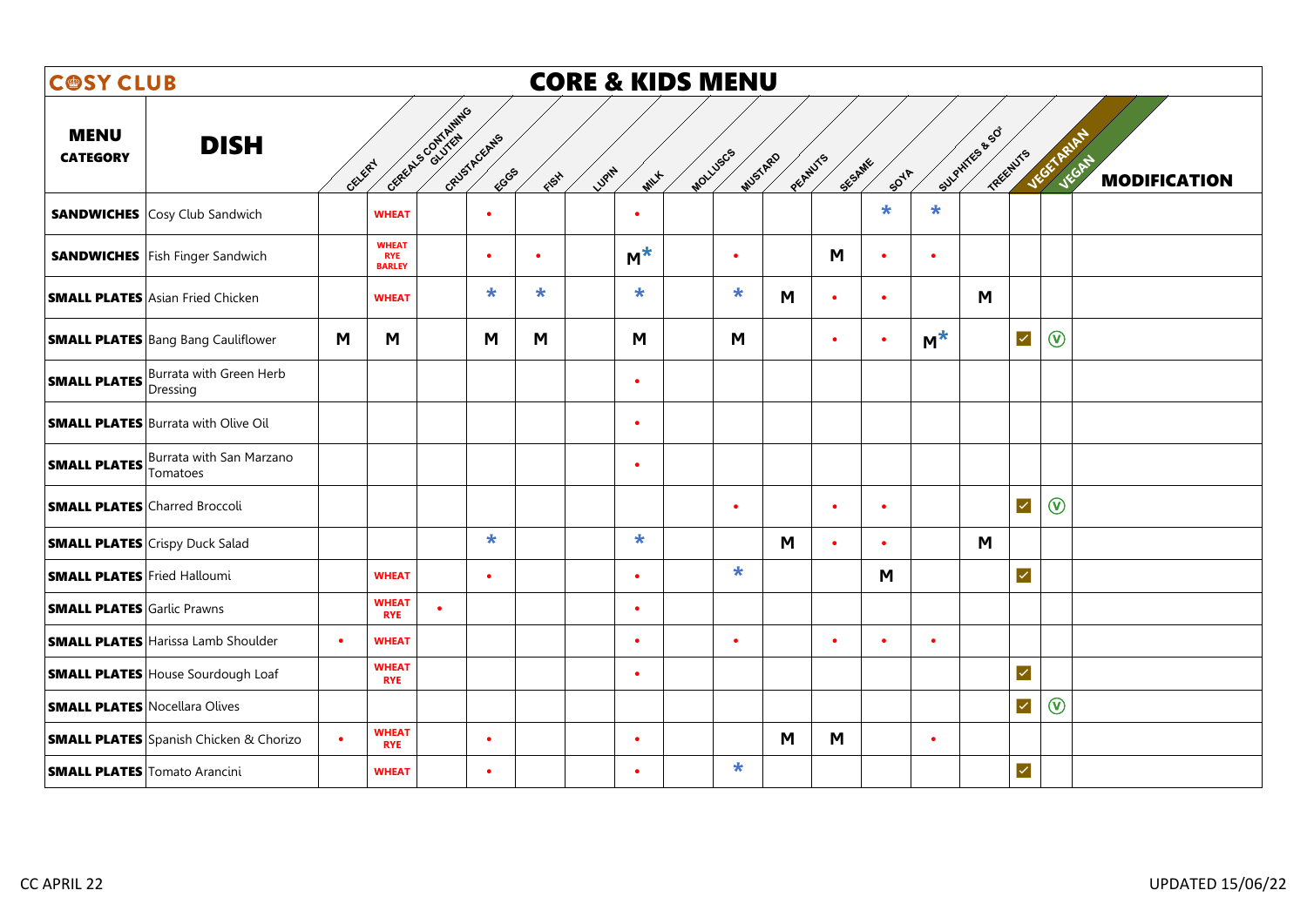| <b>COSY CLUB</b>               |                                           |           |                                             |                    |                      | <b>CORE &amp; KIDS MENU</b> |             |          |           |         |           |                        |           |                |                      |                   |                                     |
|--------------------------------|-------------------------------------------|-----------|---------------------------------------------|--------------------|----------------------|-----------------------------|-------------|----------|-----------|---------|-----------|------------------------|-----------|----------------|----------------------|-------------------|-------------------------------------|
| <b>MENU</b><br><b>CATEGORY</b> | <b>DISH</b>                               | GELERY    |                                             | General Contrating | GRUSTACEANS<br>FCGGS | LUPIN<br>FISH               | <b>MILL</b> | MOLLUSCS | MUSTARD   | PEANUTS | SESAME    | <b>SO<sup>VA</sup></b> |           | Sulphites & SO | TREEWUTS             | <b>JEGETARIAN</b> | <b>JEGAN</b><br><b>MODIFICATION</b> |
| <b>MAINS</b>                   | Avocado & White Bean<br>Hummus Bowl       |           |                                             |                    |                      |                             |             |          | $\bullet$ |         |           |                        |           |                | $\checkmark$         | $\circledcirc$    |                                     |
| <b>MAINS</b>                   | <b>Buttermilk Chicken</b>                 | $\bullet$ | <b>WHEAT</b><br><b>BARLEY</b>               |                    | $\bullet$            | $\bullet$                   | $\bullet$   |          | $\bullet$ |         |           | $\bullet$              | $\star$   |                |                      |                   |                                     |
| <b>MAINS</b>                   | Chicken Caesar Salad                      |           |                                             |                    | $\bullet$            | $\bullet$                   | $\bullet$   |          |           |         | M         |                        |           |                |                      |                   |                                     |
| <b>MAINS</b>                   | Confit Duck Leg                           | $\bullet$ |                                             |                    | $\bullet$            |                             | $\bullet$   |          |           |         |           |                        | $\bullet$ |                |                      |                   |                                     |
| <b>MAINS</b>                   | Crispy Duck Salad                         |           |                                             |                    | $\star$              |                             | $\star$     |          |           | M       | $\bullet$ | $\bullet$              |           | M              |                      |                   |                                     |
| <b>MAINS</b>                   | Dirty Chicken Burger                      | $\bullet$ | <b>WHEAT</b><br><b>RYE</b><br><b>BARLEY</b> |                    | $\bullet$            | $\bullet$                   | $\bullet$   |          | $\bullet$ | M       | M         | $\bullet$              | $\star$   | M              |                      |                   |                                     |
| <b>MAINS</b>                   | Green Risotto                             | $\bullet$ |                                             |                    | $\bullet$            |                             | $\bullet$   |          |           |         |           |                        | $\bullet$ |                | $\blacktriangledown$ |                   |                                     |
| <b>MAINS</b>                   | Green Risotto w Herb<br>Marinated Chicken | $\bullet$ |                                             |                    | $\bullet$            |                             | $\bullet$   |          |           |         |           |                        | $\bullet$ |                |                      |                   |                                     |
| <b>MAINS</b>                   | Harissa Lamb Shoulder                     | $\bullet$ | <b>WHEAT</b>                                |                    |                      |                             | $\bullet$   |          | $\bullet$ |         | $\bullet$ | $\bullet$              | $\bullet$ |                |                      |                   |                                     |
| <b>MAINS</b>                   | House Beef Burger                         | $\bullet$ | <b>WHEAT</b><br><b>RYE</b>                  |                    | M                    |                             | M           |          | $\bullet$ | M       | M         | $\bullet$              | $\bullet$ | M              |                      |                   |                                     |
| <b>MAINS</b>                   | Primavera Salad                           |           |                                             |                    |                      |                             | $\bullet$   |          | $\bullet$ |         |           |                        |           |                |                      |                   |                                     |
| <b>MAINS</b>                   | Roast Feta & Tomato Tart                  |           | <b>WHEAT</b>                                |                    | $\bullet$            |                             | $\bullet$   |          |           |         |           | M                      | M         |                | $\blacktriangledown$ |                   |                                     |
| <b>MAINS</b>                   | Roast Harissa Cauliflower                 | M         | M                                           |                    |                      |                             |             |          | $\bullet$ |         | $\bullet$ |                        | $\star$   |                | $\checkmark$         | $\circledcirc$    |                                     |
| <b>MAINS</b>                   | Salmon Fishcakes                          |           | <b>WHEAT</b>                                |                    | $\bullet$            | $\bullet$                   | $\bullet$   |          | $\star$   |         |           | $M^*$                  |           |                |                      |                   |                                     |
| <b>MAINS</b>                   | Seared Seabass                            | M         | <b>WHEAT</b>                                |                    | M                    | $\bullet$                   | M           |          | M         |         | $\bullet$ | $\bullet$              | M         |                |                      |                   |                                     |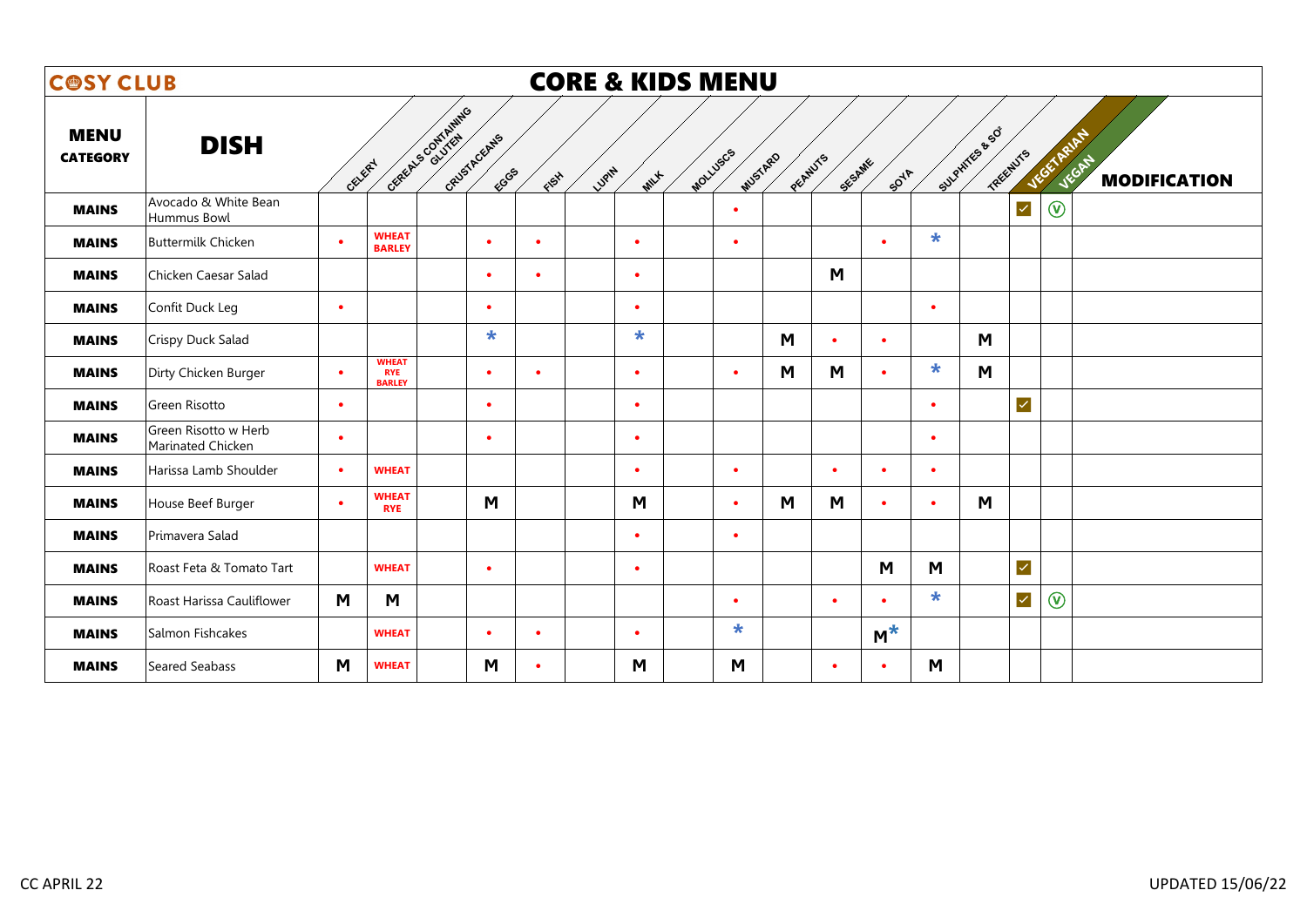| <b>COSY CLUB</b>               |                                                    |           |                            |                   |                      | <b>CORE &amp; KIDS MENU</b> |           |          |           |         |        |             |           |                |                      |                |                              |
|--------------------------------|----------------------------------------------------|-----------|----------------------------|-------------------|----------------------|-----------------------------|-----------|----------|-----------|---------|--------|-------------|-----------|----------------|----------------------|----------------|------------------------------|
| <b>MENU</b><br><b>CATEGORY</b> | <b>DISH</b>                                        | GELERY    |                            | GREEN'S CONTAINED | GRUSTAGEANS<br>FCGGS | Lugity<br>FISH              | MILLE     | Mollyscs | MUSTARD   | PEANUTS | SESAME | <b>SOTA</b> |           | Sulphirts & SO | TREENUTS             | VEGETARIAN     | JEGAN<br><b>MODIFICATION</b> |
| <b>MAINS</b>                   | Spanish Chicken & Chorizo                          | $\bullet$ | <b>WHEAT</b><br><b>RYE</b> |                   | $\bullet$            |                             | $\bullet$ |          |           | M       | M      |             | $\bullet$ |                |                      |                |                              |
| <b>MAINS</b>                   | Vegan Cheeseburger                                 | $\bullet$ | <b>WHEAT</b><br><b>RYE</b> |                   | M                    |                             | M         |          | $\bullet$ | M       | M      | $\bullet$   | $\bullet$ | M              | $\checkmark$         | $\circledR$    |                              |
| <b>MAINS</b>                   | 10oz Ribeye Steak w/ Rocket<br>& Twineham Grange   |           |                            |                   | $\bullet$            |                             | $\bullet$ |          |           |         |        | $\star$     | $\star$   |                |                      |                |                              |
| <b>MAINS</b>                   | 10oz Ribeye Steak w/ Vine<br>Tomatoes              |           |                            |                   |                      |                             |           |          |           |         |        | $\star$     | $\star$   |                |                      |                |                              |
| <b>MAINS</b>                   | 8oz Flat Iron Steak w/ Rocket<br>& Twineham Grange |           |                            |                   | $\bullet$            |                             | $\bullet$ |          |           |         |        | $\ast$      | $\ast$    |                |                      |                |                              |
| <b>MAINS</b>                   | 8oz Flat Iron Steak w/ Vine<br>Tomatoes            |           |                            |                   |                      |                             |           |          |           |         |        | $\star$     | $\star$   |                |                      |                |                              |
| <b>MAINS</b>                   | <b>Bearnaise Sauce</b>                             |           |                            |                   | $\bullet$            |                             | $\bullet$ |          |           |         |        |             |           |                | $\checkmark$         |                |                              |
| <b>MAINS</b>                   | Chimichurri Sauce                                  |           |                            |                   |                      |                             |           |          |           |         |        |             |           |                | $\checkmark$         | $\circledR$    |                              |
| <b>MAINS</b>                   | Peppercorn Sauce                                   |           |                            |                   |                      |                             | $\bullet$ |          |           |         |        |             |           |                |                      |                |                              |
| <b>MAINS</b>                   | Rocket & Parmesan Salad                            |           |                            |                   | $\bullet$            |                             | $\bullet$ |          |           |         |        |             |           |                | $\blacktriangledown$ |                |                              |
| <b>MAINS</b>                   | Twineham Grange Butter<br><b>Steak Option</b>      |           |                            |                   | $\bullet$            |                             | $\bullet$ |          |           |         |        |             |           |                | $\blacktriangledown$ |                |                              |
| <b>MAINS</b>                   | Vine Roasted Tomatoes Steak<br>Option              |           |                            |                   |                      |                             |           |          |           |         |        |             |           |                | $\checkmark$         | $\circledcirc$ |                              |
| <b>SIDES</b>                   | Creamed Spinach                                    |           |                            |                   |                      |                             | $\bullet$ |          |           |         |        |             |           |                | $\blacktriangledown$ |                |                              |
| <b>SIDES</b>                   | Onion Rings Side                                   |           | <b>WHEAT</b>               |                   | $\star$              |                             | $\bullet$ |          | $\ast$    |         |        |             |           |                | $\checkmark$         |                |                              |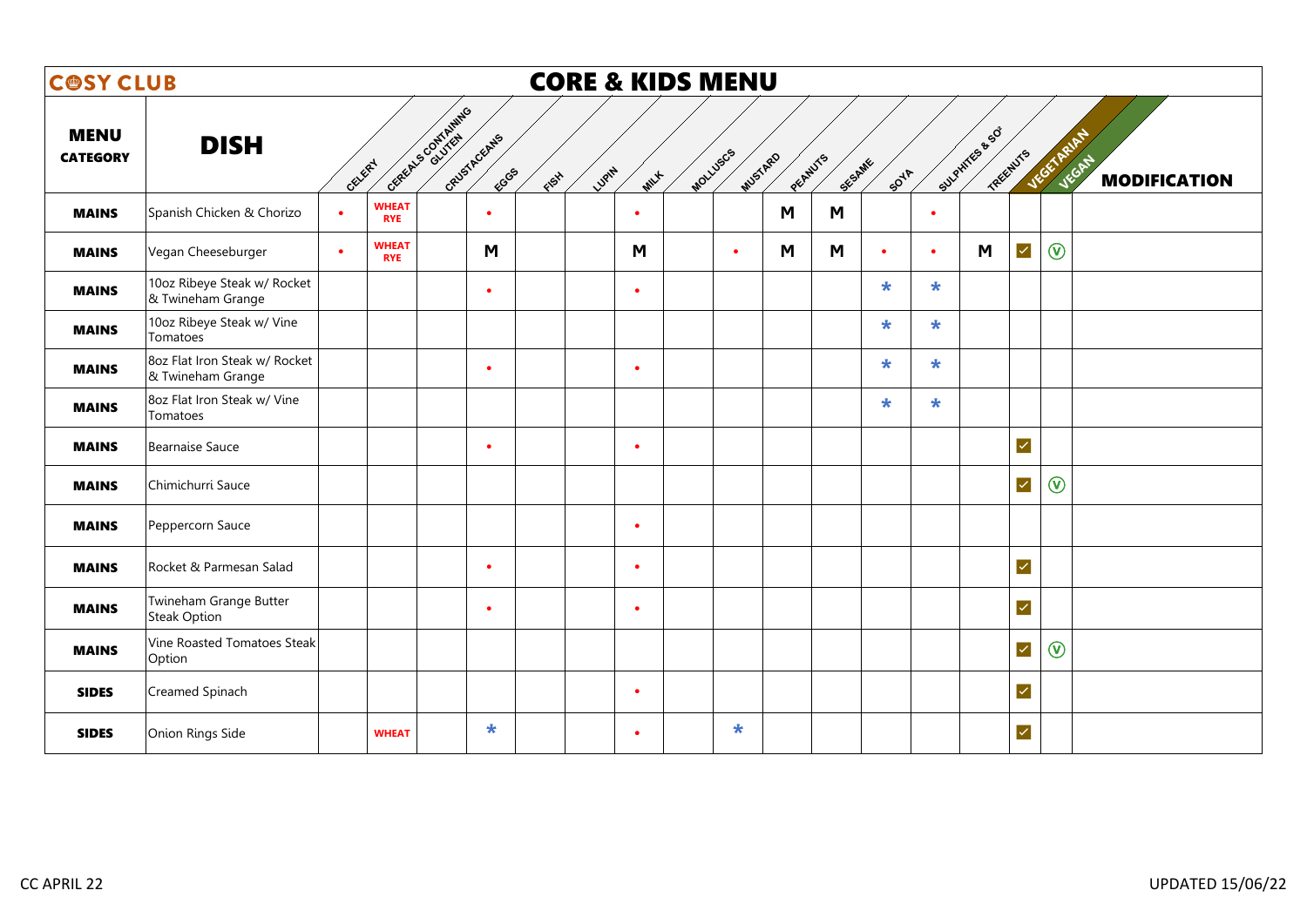| <b>COSY CLUB</b>               |                                               |           |                               |                    |                      |      |        |           | <b>CORE &amp; KIDS MENU</b> |                     |         |        |             |        |                            |              |                                                   |
|--------------------------------|-----------------------------------------------|-----------|-------------------------------|--------------------|----------------------|------|--------|-----------|-----------------------------|---------------------|---------|--------|-------------|--------|----------------------------|--------------|---------------------------------------------------|
| <b>MENU</b><br><b>CATEGORY</b> | <b>DISH</b>                                   | CELERY    |                               | GREEN'S CONTAINING | GRUSTACEANS<br>FCGGS | FISH | Lugity | MILLE     |                             | MOLLUSCS<br>MUSTARD | PEANUTS | SESAME | <b>SOTA</b> |        | Sulphirts & SO<br>TREENUTS |              | VEGETARIAN<br><b>JEGAN</b><br><b>MODIFICATION</b> |
| <b>SIDES</b>                   | Fries Side                                    |           |                               |                    |                      |      |        |           |                             |                     |         |        | *           | $\ast$ |                            | $\prec$      | $\circledR$                                       |
| <b>SIDES</b>                   | Garlic French Beans                           |           |                               |                    |                      |      |        | $\bullet$ |                             |                     |         |        |             |        |                            | $\checkmark$ |                                                   |
| <b>SIDES</b>                   | House Salad Side                              | $\bullet$ |                               |                    |                      |      |        |           |                             | $\bullet$           |         |        |             |        |                            | $\checkmark$ | $\circledR$                                       |
| <b>SIDES</b>                   | Mac & Cheese Side                             |           | <b>WHEAT</b>                  |                    |                      |      |        | $\bullet$ |                             | $\bullet$           | M       | M      |             |        | M                          | $\checkmark$ |                                                   |
| <b>SIDES</b>                   | Potato, Leek & Twineham<br>Grange Dauphinoise |           |                               |                    | $\bullet$            |      |        | $\bullet$ |                             |                     |         |        |             |        |                            | $\checkmark$ |                                                   |
| <b>SIDES</b>                   | Roast Baby Potatoes                           |           |                               |                    | $\bullet$            |      |        | $\bullet$ |                             |                     |         |        |             |        |                            | $\checkmark$ |                                                   |
| <b>SIDES</b>                   | Tenderstem Broccoli Side                      |           |                               |                    |                      |      |        |           |                             |                     |         |        |             |        |                            | $\prec$      | $\circledcirc$                                    |
| <b>PUDDINGS</b>                | Affogato                                      |           | M                             |                    |                      |      |        | $\bullet$ |                             |                     | M       |        | M           |        | M                          | $\checkmark$ |                                                   |
| <b>PUDDINGS</b>                | Apple Tarte Fine                              | M         | <b>WHEAT</b>                  | M                  | M                    | M    | M      | $\bullet$ | M                           | M                   | M       | M      | M           | M      | M                          | $\checkmark$ |                                                   |
| <b>PUDDINGS</b>                | Lemon Posset                                  |           | <b>WHEAT</b>                  |                    |                      |      |        | $\bullet$ |                             |                     |         |        | $\bullet$   |        |                            | $\checkmark$ |                                                   |
| <b>PUDDINGS</b>                | Salted Caramel Cheesecake                     |           | <b>WHEAT</b><br><b>BARLEY</b> |                    | M                    |      |        | $\bullet$ |                             |                     |         |        | M           |        | M                          | $\checkmark$ |                                                   |
| <b>PUDDINGS</b>                | Valrhona Chocolate Brownie                    |           | M                             |                    | $\bullet$            |      |        | $\bullet$ |                             |                     | M       |        | $\bullet$   |        | M                          | $\prec$      |                                                   |
| <b>PUDDINGS</b>                | Vegan Cheesecake with<br>Raspberries          |           |                               |                    |                      |      |        |           |                             |                     |         |        | $\bullet$   |        | M                          | $\checkmark$ | $\circledcirc$                                    |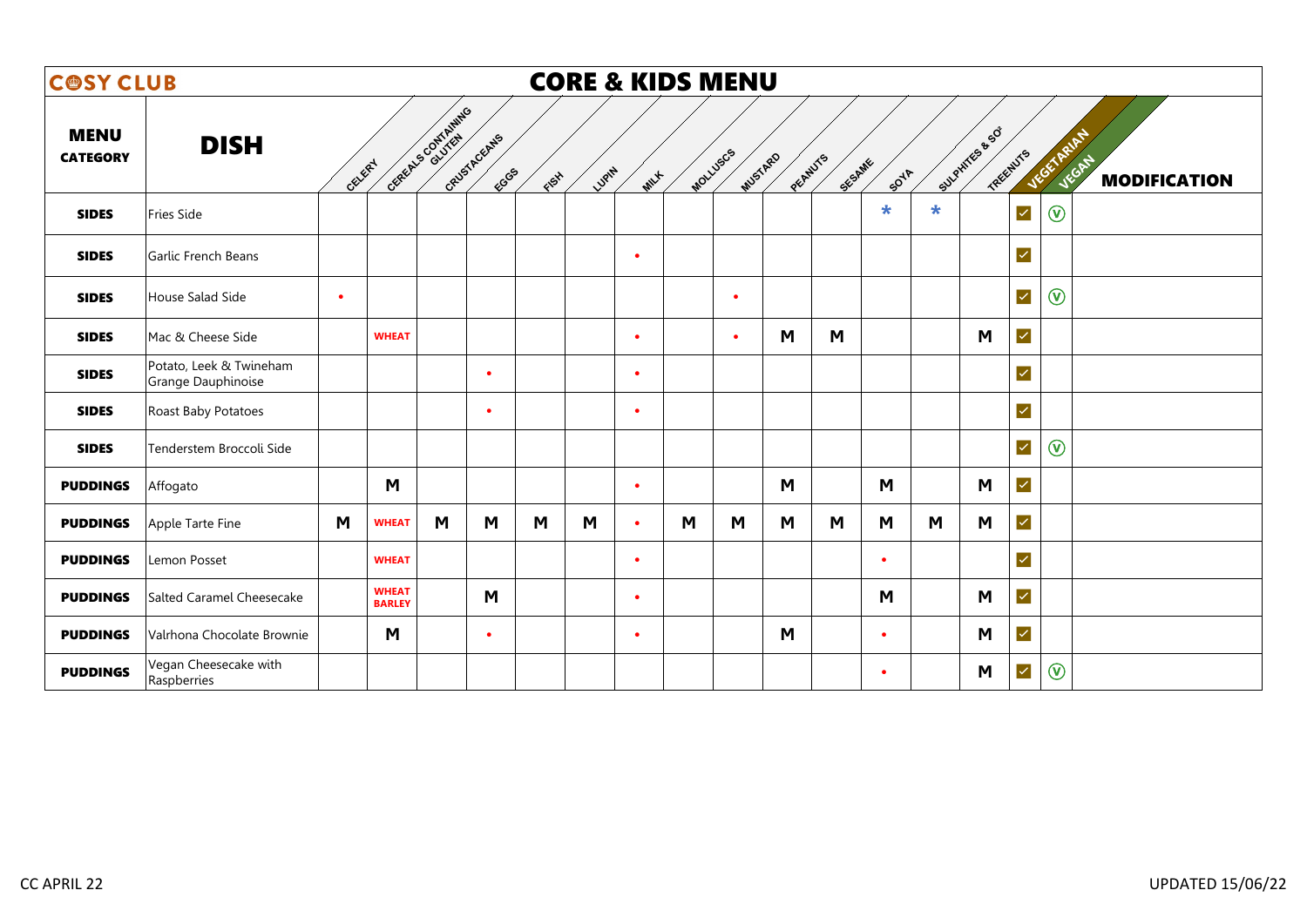| <b>COSY CLUB</b>               |                                     |           |                                              |                    |                     | <b>CORE &amp; KIDS MENU</b> |             |                     |         |        |                                    |                            |                     |
|--------------------------------|-------------------------------------|-----------|----------------------------------------------|--------------------|---------------------|-----------------------------|-------------|---------------------|---------|--------|------------------------------------|----------------------------|---------------------|
| <b>MENU</b><br><b>CATEGORY</b> | <b>DISH</b>                         | GELERY    |                                              | General Contrating | GRUSTACEANS<br>ECGS | LUPIN<br>ElSH               | <b>MILL</b> | MOLLUSCS<br>MUSTARD | PEANUTS | SESAME | Sulphires & SO<br>TREENUTS<br>SOYA | VEGETARITY<br><b>JEGAN</b> | <b>MODIFICATION</b> |
| <b>ADD/EXTRA</b>               | Add GF Roll                         |           |                                              |                    | $\bullet$           |                             |             |                     |         |        | $\blacktriangledown$               |                            |                     |
| <b>ADD/EXTRA</b>               | Add Sharing Loaf                    |           | <b>WHEAT</b><br><b>RYE</b>                   |                    |                     |                             |             |                     |         |        | $\checkmark$                       | $\circledR$                |                     |
| <b>ADD/EXTRA</b>               | Add Avocado                         |           |                                              |                    |                     |                             |             |                     |         |        | $\checkmark$                       | $\circledR$                |                     |
|                                | <b>ADD/EXTRA</b> Add Baked Beans    |           |                                              |                    |                     |                             |             |                     |         |        | $\checkmark$                       | $\circledcirc$             |                     |
| <b>ADD/EXTRA</b>               | Add Beyond Burger                   |           |                                              |                    |                     |                             |             |                     |         |        | $\checkmark$                       | $\circledR$                |                     |
|                                | <b>ADD/EXTRA</b> Add Black Pudding  |           | <b>WHEAT</b><br><b>BARLEY</b><br><b>OATS</b> |                    |                     |                             |             |                     |         |        |                                    |                            |                     |
| <b>ADD/EXTRA</b>               | Add Burger Salad Side               | $\bullet$ |                                              |                    |                     |                             |             | $\bullet$           |         |        | $\checkmark$                       | $\circledR$                |                     |
| <b>ADD/EXTRA</b> Add Chorizo   |                                     |           |                                              |                    |                     |                             |             |                     |         |        |                                    |                            |                     |
| <b>ADD/EXTRA</b>               | Add Feta                            |           |                                              |                    |                     |                             | $\bullet$   |                     |         |        | $\blacktriangledown$               |                            |                     |
|                                | <b>ADD/EXTRA</b> Add Flat Mushrooms |           |                                              |                    |                     |                             |             |                     |         |        | $\blacktriangledown$               | $\circledR$                |                     |
| <b>ADD/EXTRA</b> Add Fried Egg |                                     |           |                                              |                    | $\bullet$           |                             |             |                     |         |        | $\blacktriangledown$               |                            |                     |
| <b>ADD/EXTRA</b>               | Add Garlic prawns                   |           |                                              | $\bullet$          |                     |                             | $\bullet$   |                     |         |        |                                    |                            |                     |
| <b>ADD/EXTRA</b>               | Add Half Herb Chicken               |           |                                              |                    |                     |                             |             |                     |         |        |                                    |                            |                     |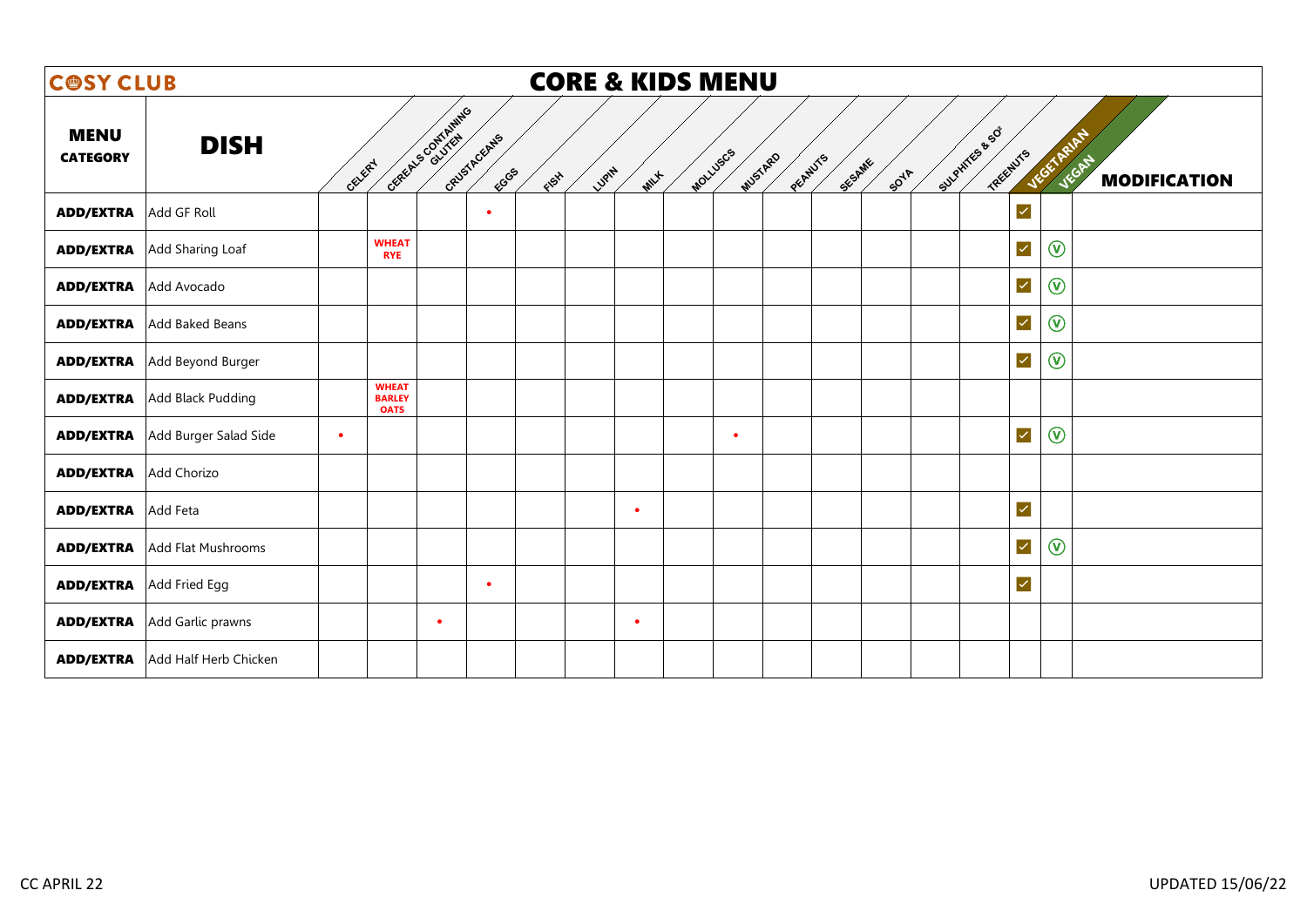| <b>COSY CLUB</b>               |                                  |                               |                              |       |             | <b>CORE &amp; KIDS MENU</b> |                     |         |                       |           |                |                      |                                                           |
|--------------------------------|----------------------------------|-------------------------------|------------------------------|-------|-------------|-----------------------------|---------------------|---------|-----------------------|-----------|----------------|----------------------|-----------------------------------------------------------|
| <b>MENU</b><br><b>CATEGORY</b> | <b>DISH</b>                      | General Contrating<br>CELERY  | GRUSTACEANS<br>FCGGS<br>FISH | LUPIN | <b>MILL</b> |                             | MOLLUSCS<br>MUSTARD | PEANUTS | SESAME<br><b>SOTA</b> |           | Sulphites & SO | TREEWUYS             | <b>JEGETARIAN</b><br><b>JEGATA</b><br><b>MODIFICATION</b> |
| <b>ADD/EXTRA</b>               | Add Half Panko Chicken<br>Breast | <b>WHEAT</b><br><b>BARLEY</b> | $\bullet$                    |       | $\bullet$   |                             | $\bullet$           |         | $\bullet$             |           |                |                      |                                                           |
| <b>ADD/EXTRA</b>               | Add Halloumi Slices              |                               |                              |       | $\bullet$   |                             |                     |         |                       |           |                | $\blacktriangledown$ |                                                           |
| <b>ADD/EXTRA</b>               | Add Ham Hock                     |                               |                              |       |             |                             |                     |         |                       |           |                |                      |                                                           |
| <b>ADD/EXTRA</b>               | Add Hollandaise                  |                               | $\bullet$                    |       | $\bullet$   |                             |                     |         |                       |           |                | $\blacktriangledown$ |                                                           |
| <b>ADD/EXTRA</b>               | Add Mac Cheese Fritter           | <b>WHEAT</b>                  | $\ast$                       |       | $\bullet$   |                             | $\bullet$           | M       | M                     |           | M              | $\checkmark$         |                                                           |
| <b>ADD/EXTRA</b>               | Add Maple Syrup                  |                               |                              |       |             |                             |                     |         |                       |           |                | $\blacktriangledown$ | $\circledcirc$                                            |
| <b>ADD/EXTRA</b>               | Add Pancake                      | <b>WHEAT</b>                  | $\bullet$                    |       | $\bullet$   |                             | M                   |         |                       | M         | M              | $\checkmark$         |                                                           |
| <b>ADD/EXTRA</b>               | Add Poached Egg                  |                               | $\bullet$                    |       |             |                             |                     |         |                       |           |                | $\checkmark$         |                                                           |
| <b>ADD/EXTRA</b>               | Add Roasted Vine Tomatoes        |                               |                              |       |             |                             |                     |         |                       |           |                | $\checkmark$         | $\circledcirc$                                            |
| <b>ADD/EXTRA</b>               | Add Rosti                        |                               | $\bullet$                    |       | $\bullet$   |                             |                     |         |                       |           |                | $\checkmark$         |                                                           |
| <b>ADD/EXTRA</b>               | Add Sausage Cumberland           |                               |                              |       |             |                             |                     |         |                       | $\bullet$ |                |                      |                                                           |
| <b>ADD/EXTRA</b>               | Add Scrambled Tofu               | $\bullet$                     |                              |       |             |                             | M                   |         | M<br>$\bullet$        |           |                | $\blacktriangledown$ | $\circledcirc$                                            |
| <b>ADD/EXTRA</b>               | Add Smoked Back Bacon            |                               |                              |       |             |                             |                     |         |                       | $\bullet$ |                |                      |                                                           |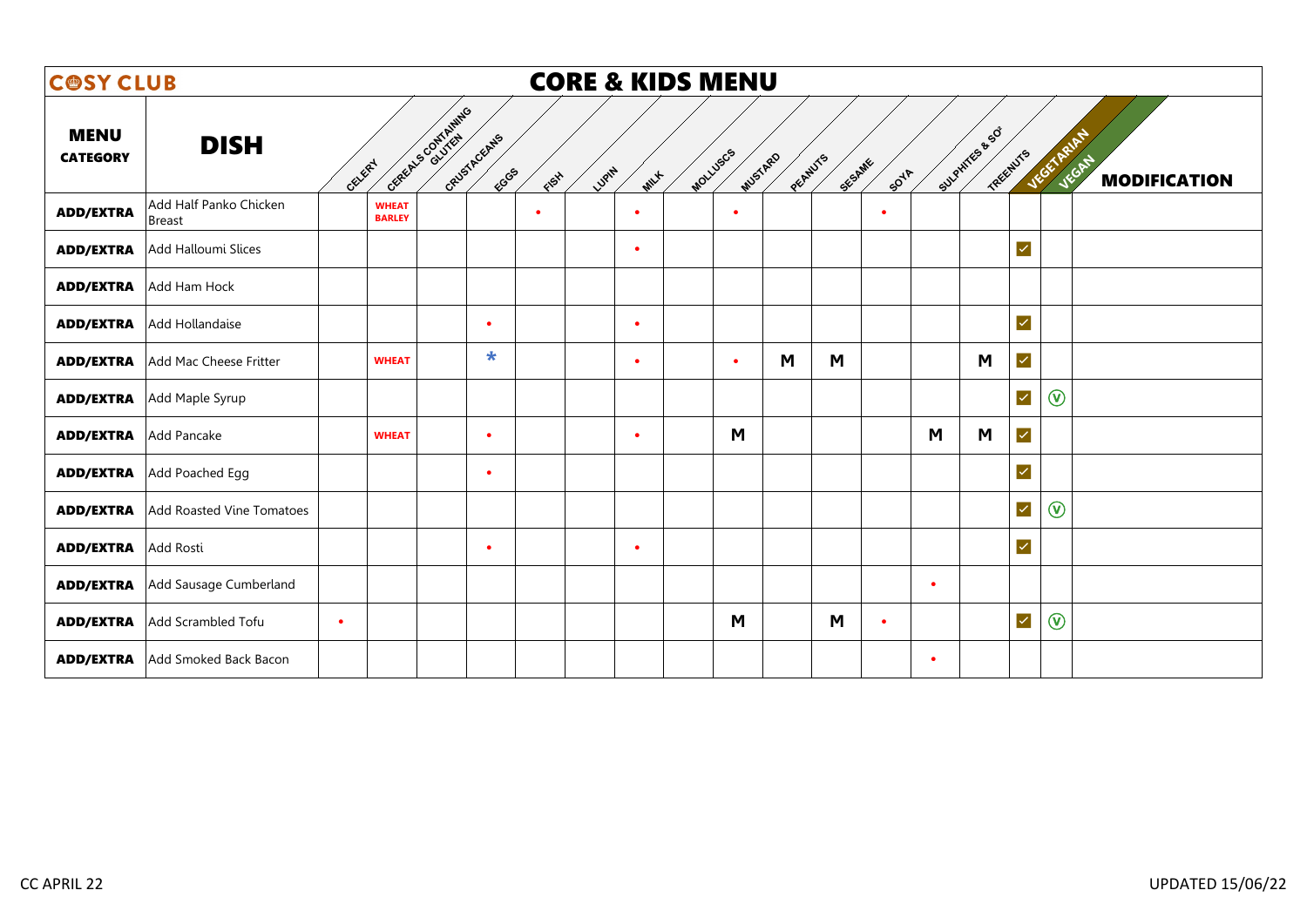| <b>COSY CLUB</b>               |                                             |                                                             | <b>CORE &amp; KIDS MENU</b> |          |         |         |        |                        |                      |                |                                     |
|--------------------------------|---------------------------------------------|-------------------------------------------------------------|-----------------------------|----------|---------|---------|--------|------------------------|----------------------|----------------|-------------------------------------|
| <b>MENU</b><br><b>CATEGORY</b> | <b>DISH</b>                                 | General Contrating<br>GRUSTACEANS<br>GELERY<br>ECGS<br>FISH | Lugity<br>MILLE             | MOLLUSCS | MUSTARD | PEANUTS | SESAME | Sulphirts & SO<br>50YA | TREENUTS             | VEGETARIAN     | <b>JEGAN</b><br><b>MODIFICATION</b> |
| <b>ADD/EXTRA</b>               | Add Smoked Streaky Bacon                    |                                                             |                             |          |         |         |        |                        |                      |                |                                     |
| <b>ADD/EXTRA</b>               | Add Sourdough Toast &<br><b>Butter</b>      | <b>WHEAT</b>                                                | $\bullet$                   |          |         |         |        |                        | $\checkmark$         |                |                                     |
| <b>ADD/EXTRA</b>               | Add Spinach                                 |                                                             |                             |          |         |         |        |                        | $\blacktriangledown$ | $\circledR$    |                                     |
| <b>ADD/EXTRA</b>               | Add Veggie Sausage                          |                                                             |                             |          |         |         |        | $\bullet$<br>$\bullet$ | $\checkmark$         | $\circledcirc$ |                                     |
| <b>ADD/EXTRA</b>               | Add VG Vegan Hash Browns                    |                                                             |                             |          |         |         |        | $\star$<br>$\star$     | $\checkmark$         | $\circledcirc$ |                                     |
| <b>ADD/EXTRA</b>               | Add Scrambled Eggs                          | $\bullet$                                                   | $\bullet$                   |          |         |         |        |                        | $\checkmark$         |                |                                     |
| <b>ADD/EXTRA</b>               | GF Add Linseed Toast &<br><b>Butter</b>     |                                                             | $\bullet$                   |          |         |         |        |                        | $\blacktriangledown$ |                |                                     |
| <b>ADD/EXTRA</b>               | V Add Sourdough Toast &<br>Sunflower spread | <b>WHEAT</b>                                                |                             |          |         |         |        |                        | $\blacktriangledown$ | $\circledR$    |                                     |
| <b>ADD/EXTRA</b>               | VG Add Spinach                              |                                                             |                             |          |         |         |        |                        | $\checkmark$         | $\circledR$    |                                     |
| <b>ADD/EXTRA</b>               | Add Cheddar & Streaky<br>Bacon              |                                                             | $\bullet$                   |          |         |         |        |                        |                      |                |                                     |
| <b>ADD/EXTRA</b>               | Add Cheddar Slice                           |                                                             | $\bullet$                   |          |         |         |        |                        | $\blacktriangledown$ |                |                                     |
| <b>ADD/EXTRA</b>               | Onion Rings Side                            | $\star$<br><b>WHEAT</b>                                     | $\bullet$                   |          | $\star$ |         |        |                        | $\blacktriangledown$ |                |                                     |
| <b>ADD/EXTRA</b>               | Add Garlic prawns                           | $\bullet$                                                   | $\bullet$                   |          |         |         |        |                        |                      |                |                                     |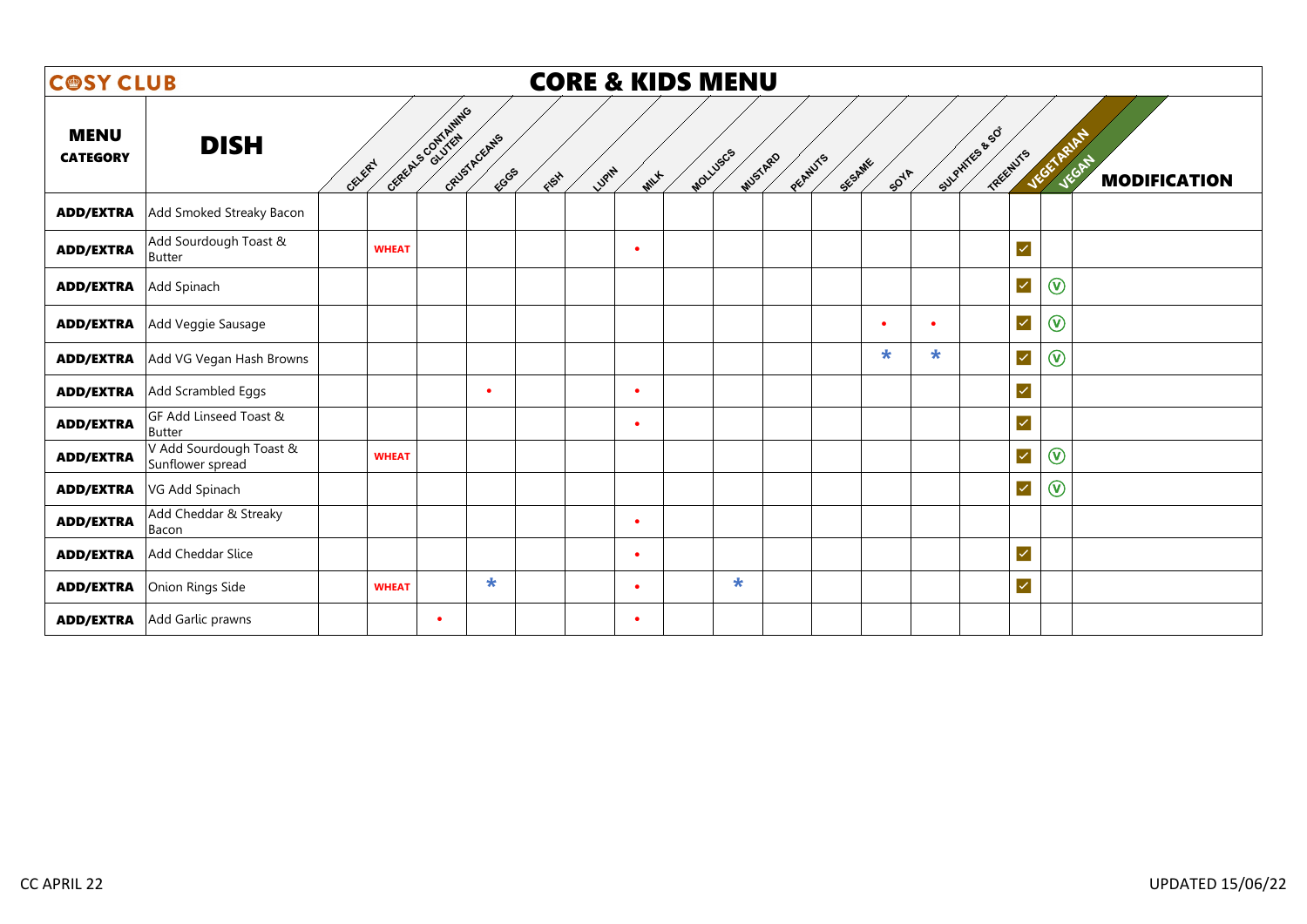| <b>COSY CLUB</b>               |                                                      |           |                                             |                    |                      |           | <b>CORE &amp; KIDS MENU</b> |             |          |           |          |           |             |           |                            |                      |                |                                     |
|--------------------------------|------------------------------------------------------|-----------|---------------------------------------------|--------------------|----------------------|-----------|-----------------------------|-------------|----------|-----------|----------|-----------|-------------|-----------|----------------------------|----------------------|----------------|-------------------------------------|
| <b>MENU</b><br><b>CATEGORY</b> | <b>DISH</b>                                          | GELERY    |                                             | GEREALS CONTAINING | GRUSTAGEANS<br>FCGGS | EISH      | LUPIN                       | <b>MILL</b> | MOLLUSCS | MUSTARD   | PECANUTS | SESAME    | <b>SOVA</b> |           | Sulphirts & SO<br>TREENUTS |                      | JEGET RAID     | <b>JEGAN</b><br><b>MODIFICATION</b> |
| <b>KIDS</b>                    | Kids 100% Beef Burger                                |           | <b>WHEAT</b><br><b>RYE</b>                  |                    | M                    |           |                             | M           |          | M         |          | M         |             | $\bullet$ | M                          |                      |                |                                     |
| <b>KIDS</b>                    | Kids Add Burger Salad Side                           | $\bullet$ |                                             |                    |                      |           |                             |             |          | $\bullet$ |          |           |             |           |                            | $\checkmark$         | $\circledR$    |                                     |
| <b>KIDS</b>                    | Kids Breaded Chicken<br>Goujons                      |           | <b>WHEAT</b>                                |                    | $\star$              | $\star$   |                             | $\star$     |          | $\star$   |          |           | $\star$     | $\star$   |                            |                      |                |                                     |
| <b>KIDS</b>                    | Kids Breakfast                                       |           | <b>WHEAT</b>                                |                    | $\bullet$            |           |                             | $\bullet$   |          |           |          |           |             | $\bullet$ |                            |                      |                |                                     |
| <b>KIDS</b>                    | Kids Buttermilk Pancakes<br>Berries, Banana & Yogurt |           | <b>WHEAT</b>                                |                    | $\bullet$            |           |                             | $\bullet$   |          | M         | M        |           |             | $\bullet$ | M                          | $\checkmark$         |                |                                     |
| <b>KIDS</b>                    | Kids Cheesy Beans on Toast                           |           | <b>WHEAT</b><br><b>RYE</b><br><b>BARLEY</b> |                    | M                    |           |                             | $\bullet$   |          |           |          | M         | $\bullet$   |           |                            | $\checkmark$         |                |                                     |
| <b>KIDS</b>                    | Kids Fish Fingers                                    |           | <b>WHEAT</b>                                |                    | $\star$              | $\bullet$ |                             | $\ast$      |          | $\bullet$ |          |           | $\star$     | $\ast$    |                            |                      |                |                                     |
| <b>KIDS</b>                    | Kids Macaroni Cheese                                 |           | <b>WHEAT</b>                                |                    |                      |           |                             | $\bullet$   |          | $\bullet$ | M        | M         |             |           | M                          | $\checkmark$         |                |                                     |
| <b>KIDS</b>                    | Kids Sausages, Chips and<br>Beans                    |           |                                             |                    |                      |           |                             |             |          |           |          |           | $\star$     | $\bullet$ |                            |                      |                |                                     |
| <b>KIDS</b>                    | Kids Vegan Burger                                    |           | <b>WHEAT</b><br><b>RYE</b>                  |                    | M                    |           |                             | M           |          | M         |          | M         | $\bullet$   | $\ast$    | M                          | $\checkmark$         | $\circledcirc$ |                                     |
| <b>KIDS</b>                    | Kids Vegan Sausages, Chips<br>and Beans              |           |                                             |                    |                      |           |                             |             |          |           |          |           | $\bullet$   | $\bullet$ |                            | $\checkmark$         | $\circledcirc$ |                                     |
| <b>KIDS</b>                    | Kids Vegan Stir Fry                                  | M         | <b>WHEAT</b>                                |                    | M                    | M         |                             | M           |          | M         |          | $\bullet$ | $\bullet$   | M         |                            | $\checkmark$         | $\circledcirc$ |                                     |
| <b>KIDS</b>                    | Kids Fruit Bowl                                      |           |                                             |                    |                      |           |                             |             |          |           |          |           |             |           |                            | $\blacktriangledown$ | $\circledcirc$ |                                     |
| <b>KIDS</b>                    | Kids Scoop Ice Cream                                 |           | M                                           |                    |                      |           |                             | $\bullet$   |          |           | M        |           | M           |           | M                          | $\checkmark$         |                |                                     |
| <b>KIDS</b>                    | Kids Vanilla Ice Cream                               |           | M                                           |                    |                      |           |                             | $\bullet$   |          |           | M        |           | M           |           | M                          | $\prec$              |                |                                     |
| <b>KIDS</b>                    | Kids Chocolate Brownie                               |           | M                                           |                    | $\bullet$            |           |                             | $\bullet$   |          |           | M        |           | $\bullet$   |           | M                          | $\checkmark$         |                |                                     |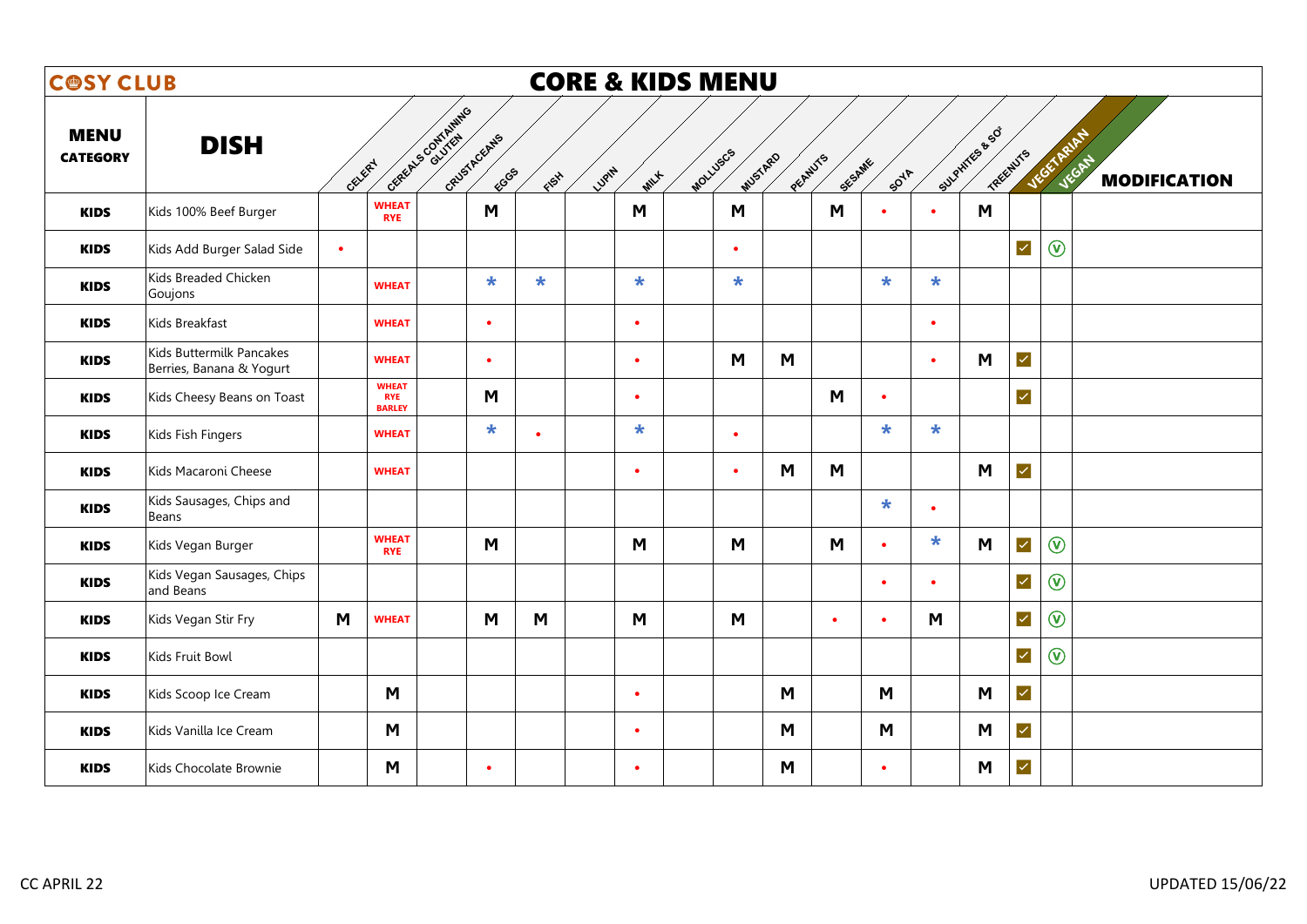| <b>COSY CLUB</b>               |                       |           |                                              | <b>GLUTEN FREE &amp; VEGAN MENU</b> |        |           |          |           |         |        |             |           |                            |                   |                               |
|--------------------------------|-----------------------|-----------|----------------------------------------------|-------------------------------------|--------|-----------|----------|-----------|---------|--------|-------------|-----------|----------------------------|-------------------|-------------------------------|
| <b>MENU</b><br><b>CATEGORY</b> | <b>DISH</b>           | CELERY    | CEREALS CONTAINING                           | GRUSTACEANS<br>ECGGS<br>FISH        | Lugity | MILLE     | MOLLUSCS | MUSTARD   | PEANUTS | SESAME | <b>907A</b> |           | Sulphites & SO<br>TREENUTS | <b>VEGETARIAN</b> | JEGATY<br><b>MODIFICATION</b> |
| <b>FATHERS</b><br><b>DAY</b>   | Add Burger Fries      |           |                                              |                                     |        |           |          |           |         |        |             |           | $\blacktriangledown$       | $\circledcirc$    |                               |
| <b>FATHERS</b><br><b>DAY</b>   | Add Burger Salad Side | $\bullet$ |                                              |                                     |        |           |          | $\bullet$ |         |        |             |           | $\blacktriangledown$       | $\circledR$       |                               |
| <b>FATHERS</b><br><b>DAY</b>   | GF House Beef Burger  | $\bullet$ |                                              | $\bullet$                           |        |           |          | $\bullet$ | M       | M      |             | $\bullet$ | M                          |                   |                               |
| <b>FATHERS</b><br><b>DAY</b>   | House Beef Burger     | $\bullet$ | <b>WHEAT</b><br><b>RYE</b>                   | M                                   |        | M         |          | $\bullet$ | M       | M      | $\bullet$   | $\bullet$ | M                          |                   |                               |
| <b>FATHERS</b><br><b>DAY</b>   | Vegan Cheeseburger    | $\bullet$ | <b>WHEAT</b><br><b>RYE</b>                   | M                                   |        | M         |          | $\bullet$ | M       | M      | $\bullet$   | $\bullet$ | $\blacktriangledown$<br>M  | $\circledcirc$    |                               |
| <b>FATHERS</b><br><b>DAY</b>   | Add 2 Streaky Bacon   |           |                                              |                                     |        |           |          |           |         |        |             |           |                            |                   |                               |
| <b>FATHERS</b><br><b>DAY</b>   | Add Avocado           |           |                                              |                                     |        |           |          |           |         |        |             |           | $\blacktriangledown$       | $\circledcirc$    |                               |
| <b>FATHERS</b><br><b>DAY</b>   | Add Beef Burger       |           |                                              |                                     |        |           |          |           |         |        |             | $\bullet$ |                            |                   |                               |
| <b>FATHERS</b><br><b>DAY</b>   | Add Beyond Burger     |           |                                              |                                     |        |           |          |           |         |        |             |           | $\checkmark$               | $\circledcirc$    |                               |
| <b>FATHERS</b><br><b>DAY</b>   | Add Black Pudding     |           | <b>WHEAT</b><br><b>BARLEY</b><br><b>OATS</b> |                                     |        |           |          |           |         |        |             |           |                            |                   |                               |
| <b>FATHERS</b><br><b>DAY</b>   | Add Cheddar Slice     |           |                                              |                                     |        | $\bullet$ |          |           |         |        |             |           | $\checkmark$               |                   |                               |
| <b>FATHERS</b><br><b>DAY</b>   | Add Chorizo           |           |                                              |                                     |        |           |          |           |         |        |             |           |                            |                   |                               |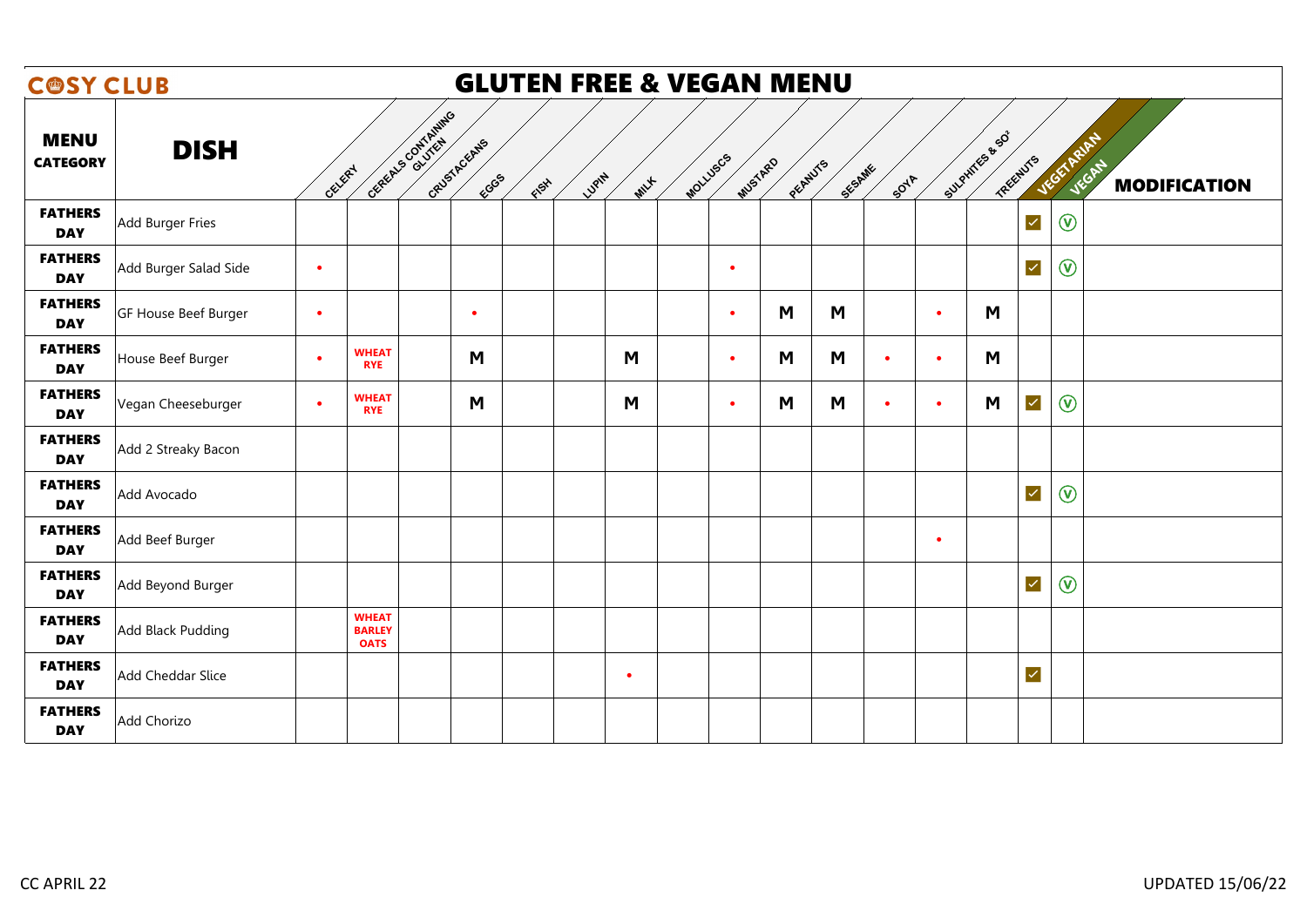| <b>COSY CLUB</b>               |                                         |                               |                                        |           |           |       |           |          | <b>GLUTEN FREE &amp; VEGAN MENU</b> |         |        |           |        |                            |                         |                |                              |
|--------------------------------|-----------------------------------------|-------------------------------|----------------------------------------|-----------|-----------|-------|-----------|----------|-------------------------------------|---------|--------|-----------|--------|----------------------------|-------------------------|----------------|------------------------------|
| <b>MENU</b><br><b>CATEGORY</b> | <b>DISH</b>                             | GELERY                        | Contraction of Divine B<br>GRUSTAGEANS | ECGGS     | FISH      | LUPIN | MILLE     | MOLLUSCS | MUSTARD                             | PEANUTS | SESAME | SOYA      |        | Sulphites & SO<br>TREENUTS |                         | VEGETARIAN     | JEGAN<br><b>MODIFICATION</b> |
| <b>FATHERS</b><br><b>DAY</b>   | Add Confit Red Peppers                  |                               |                                        |           |           |       |           |          |                                     |         |        |           |        |                            | $\blacktriangledown$    | $\circledR$    |                              |
| <b>FATHERS</b><br><b>DAY</b>   | Add Feta                                |                               |                                        |           |           |       | $\bullet$ |          |                                     |         |        |           |        |                            | $\overline{\mathsf{v}}$ |                |                              |
| <b>FATHERS</b><br><b>DAY</b>   | Add Flat Mushrooms                      |                               |                                        |           |           |       |           |          |                                     |         |        |           |        |                            | $\checkmark$            | $\circledR$    |                              |
| <b>FATHERS</b><br><b>DAY</b>   | Add Fried Egg                           |                               |                                        | $\bullet$ |           |       |           |          |                                     |         |        |           |        |                            | $\blacktriangledown$    |                |                              |
| <b>FATHERS</b><br><b>DAY</b>   | Add Half Herb Chicken                   |                               |                                        |           |           |       |           |          |                                     |         |        |           |        |                            |                         |                |                              |
| <b>FATHERS</b><br><b>DAY</b>   | Add Half Panko Chicken<br><b>Breast</b> | <b>WHEAT</b><br><b>BARLEY</b> |                                        |           | $\bullet$ |       | $\bullet$ |          | $\bullet$                           |         |        | $\bullet$ |        |                            |                         |                |                              |
| <b>FATHERS</b><br><b>DAY</b>   | Add Halloumi Slices                     |                               |                                        |           |           |       | $\bullet$ |          |                                     |         |        |           |        |                            | $\overline{\mathsf{v}}$ |                |                              |
| <b>FATHERS</b><br><b>DAY</b>   | Add Harissa Lamb Shoulder               | $\bullet$                     |                                        |           |           |       |           |          |                                     |         |        |           |        |                            |                         |                |                              |
| <b>FATHERS</b><br><b>DAY</b>   | Add Mac Cheese Fritter                  | <b>WHEAT</b>                  |                                        | $\star$   |           |       | $\bullet$ |          | $\bullet$                           | M       | M      |           |        | M                          | $\blacktriangledown$    |                |                              |
| <b>FATHERS</b><br><b>DAY</b>   | Add Rosti                               |                               |                                        | $\bullet$ |           |       | $\bullet$ |          |                                     |         |        |           |        |                            | $\blacktriangledown$    |                |                              |
| <b>FATHERS</b><br><b>DAY</b>   | Add Vegan Gouda Cheese<br>Slice         | M                             |                                        |           |           |       | M         |          | M                                   |         |        | M         |        |                            | $\checkmark$            | $\circledcirc$ |                              |
| <b>FATHERS</b><br><b>DAY</b>   | Add Vegan Hash Browns                   |                               |                                        |           |           |       |           |          |                                     |         |        | $\star$   | $\ast$ |                            | $\blacktriangledown$    | $\circledR$    |                              |
| <b>FATHERS</b><br><b>DAY</b>   | Peppercorn Sauce                        |                               |                                        |           |           |       | $\bullet$ |          |                                     |         |        |           |        |                            |                         |                |                              |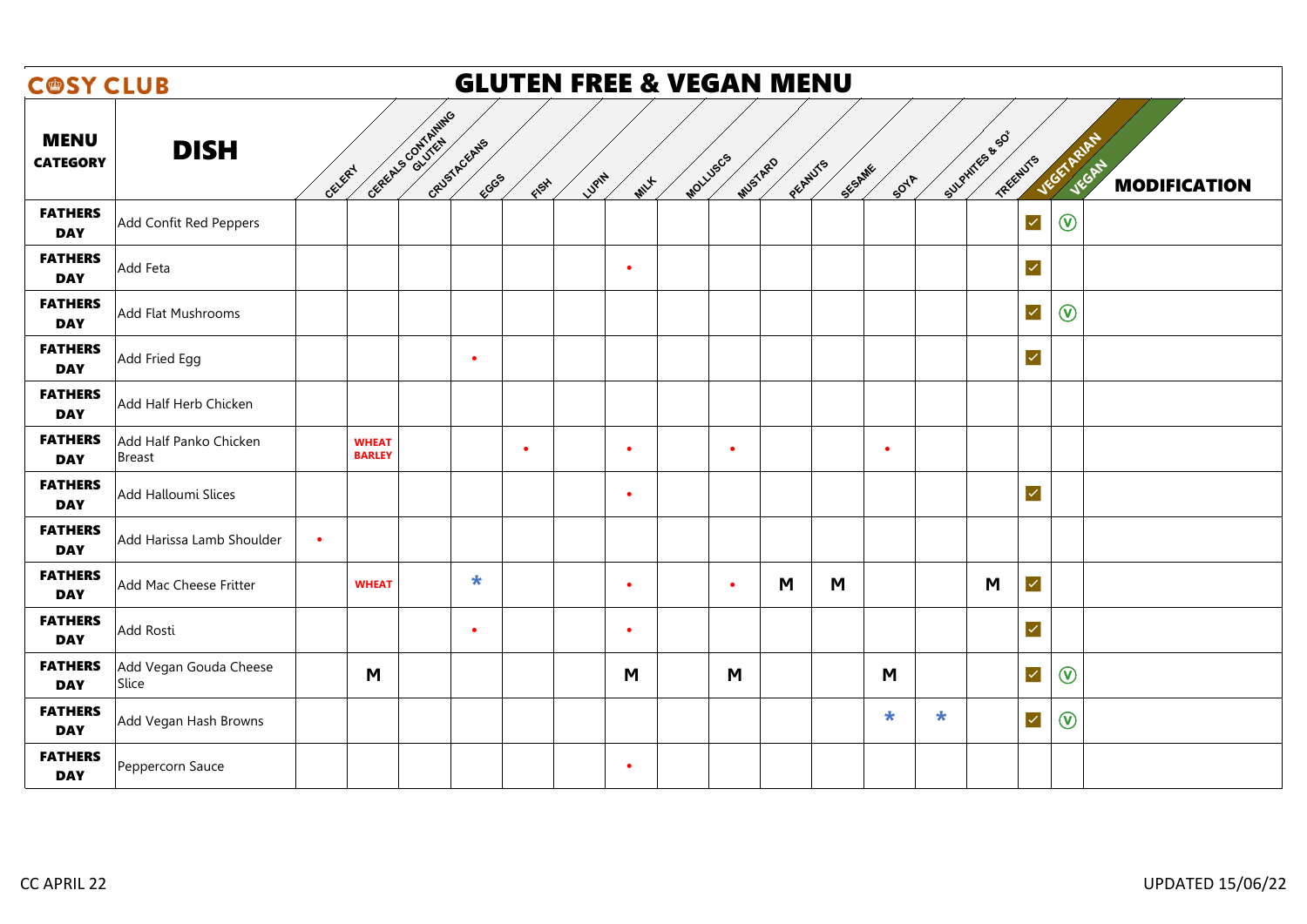| <b>COSY CLUB</b>                                                  |           |                    |                      |      |       |           |          | <b>GLUTEN FREE &amp; VEGAN MENU</b> |        |             |                |                         |                                                          |
|-------------------------------------------------------------------|-----------|--------------------|----------------------|------|-------|-----------|----------|-------------------------------------|--------|-------------|----------------|-------------------------|----------------------------------------------------------|
| <b>MENU</b><br><b>DISH</b><br><b>CATEGORY</b>                     | GELERY    | CEREALS CONTAINING | GRUSTACEANS<br>ECGGS | FISH | LUPIN | MILLE     | MOLLUSCS | MUSTARD<br>PEANUTS                  | SESAME | <b>SOTA</b> | SULPHITES & SO | TREENUTS                | <b>JEGETARIAN</b><br><b>JEGAT</b><br><b>MODIFICATION</b> |
| <b>GF BRUNCH</b> GF Back Bacon Bun                                |           |                    | $\bullet$            |      |       | $\bullet$ |          |                                     |        | $\bullet$   |                |                         |                                                          |
| <b>GF BRUNCH</b> GF Boston Brunch                                 |           |                    | $\bullet$            |      |       | $\bullet$ |          |                                     |        | $\bullet$   | $\bullet$      | $\checkmark$            |                                                          |
| GF Bubble and Squeak w/<br><b>GF BRUNCH</b><br>Bacon and Avocado  |           |                    | $\bullet$            |      |       |           |          | $\bullet$                           |        |             |                |                         |                                                          |
| GF Bubble and Squeak w/<br><b>GF BRUNCH</b><br>Mushroom & Avocado |           |                    | $\bullet$            |      |       |           |          | $\bullet$                           |        |             |                | $\overline{\mathsf{S}}$ |                                                          |
| <b>GF BRUNCH</b> GF Butchers Brunch                               |           |                    | $\bullet$            |      |       | $\bullet$ |          |                                     |        |             | $\bullet$      |                         |                                                          |
| <b>GF BRUNCH</b> GF Classic Breakfast                             |           |                    | $\bullet$            |      |       | $\bullet$ |          |                                     |        |             | $\bullet$      |                         |                                                          |
| <b>GF BRUNCH</b> GF Cumberland Sausage Bun                        |           |                    | $\bullet$            |      |       | $\bullet$ |          |                                     |        |             | $\bullet$      |                         |                                                          |
| <b>GF BRUNCH</b> GF Eggs Smoked Back Bacon                        |           |                    | $\bullet$            |      |       | $\bullet$ |          |                                     |        |             | $\bullet$      |                         |                                                          |
| GF Eggs Spinach &<br><b>GF BRUNCH</b><br>Mushrooms                |           |                    | $\bullet$            |      |       | $\bullet$ |          |                                     |        |             |                | $\overline{\mathsf{v}}$ |                                                          |
| <b>GF BRUNCH</b> GF Shakshuka                                     | $\bullet$ |                    | $\bullet$            |      |       |           |          | M                                   | M      |             | M              | $\overline{\mathsf{v}}$ |                                                          |
| <b>GF BRUNCH</b> GF Shakshuka with Chorizo                        | $\bullet$ |                    | $\bullet$            |      |       |           |          | M                                   | M      |             | M              |                         |                                                          |
| <b>GF BRUNCH</b> GF Shakshuka with Feta                           | $\bullet$ |                    | $\bullet$            |      |       | $\bullet$ |          | M                                   | M      |             | M              | $\blacktriangledown$    |                                                          |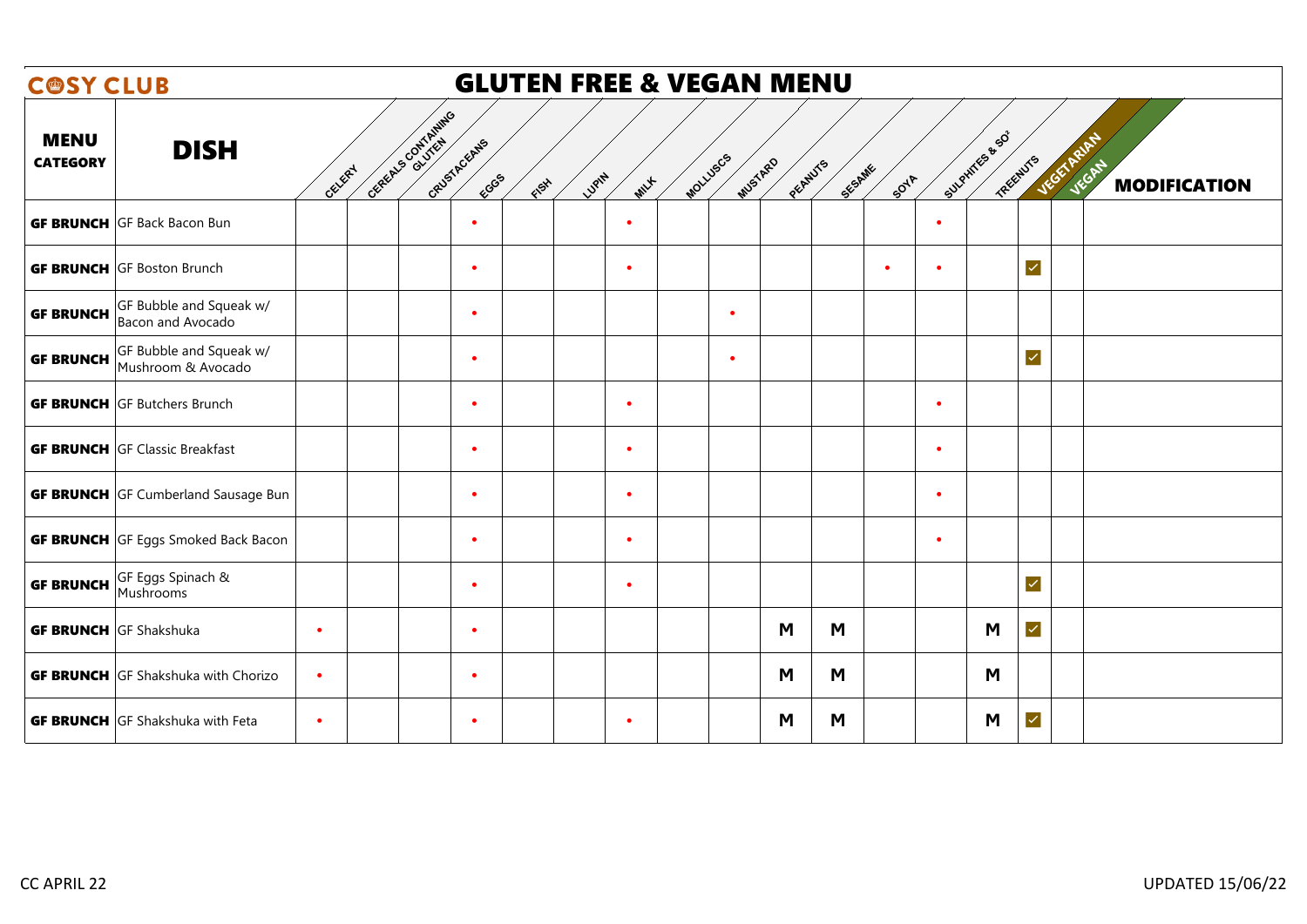| <b>COSY CLUB</b>               |                                                 |           |   |                                            |      |                 |          | <b>GLUTEN FREE &amp; VEGAN MENU</b> |        |                        |                            |                         |                |                              |
|--------------------------------|-------------------------------------------------|-----------|---|--------------------------------------------|------|-----------------|----------|-------------------------------------|--------|------------------------|----------------------------|-------------------------|----------------|------------------------------|
| <b>MENU</b><br><b>CATEGORY</b> | <b>DISH</b>                                     | GELERY    |   | CEREALS CONTAINING<br>GRUSTACEANS<br>FCGGS | FISH | Lugity<br>MILLE | MOLLUSCS | MUSTARD<br>PEANUTS                  | SESAME | <b>SOTA</b>            | Sulphites & SO<br>TREENUTS |                         | VEGETARIAN     | JEGAT<br><b>MODIFICATION</b> |
| <b>GF BRUNCH</b>               | GF Shakshuka with Streaky<br>Bacon              | $\bullet$ |   | $\bullet$                                  |      |                 |          | M                                   | M      |                        | M                          |                         |                |                              |
|                                | <b>GF BRUNCH</b> GF Smashed Avocado             |           |   |                                            |      |                 |          |                                     |        |                        |                            | $\overline{\mathsf{v}}$ | $\circledR$    |                              |
| <b>GF BRUNCH</b>               | GF Smashed Avocado with<br>Halloumi             |           |   |                                            |      | $\bullet$       |          |                                     |        |                        |                            | $\overline{\mathsf{v}}$ |                |                              |
| <b>GF BRUNCH</b>               | GF Smashed Avocado with<br>Poached Egg          |           |   | $\bullet$                                  |      |                 |          |                                     |        |                        |                            | $\blacktriangledown$    |                |                              |
| <b>GF BRUNCH</b>               | GF Smashed Avocado with<br><b>Streaky Bacon</b> |           |   |                                            |      |                 |          |                                     |        |                        |                            |                         |                |                              |
| <b>GF BRUNCH</b>               | GF Smashed Avocado with<br>Vine Tomatoes        |           |   |                                            |      |                 |          |                                     |        |                        |                            | $\blacktriangledown$    | $\circledcirc$ |                              |
|                                | <b>GF BRUNCH</b> GF Streaky Bacon Bun           |           |   | $\bullet$                                  |      | $\bullet$       |          |                                     |        |                        |                            |                         |                |                              |
| <b>GF BRUNCH</b>               | GF Toast with Blackcurrant<br>Jam               |           |   |                                            |      | $\bullet$       |          |                                     |        |                        |                            | $\blacktriangledown$    |                |                              |
|                                | <b>GF BRUNCH</b> GF Toast with Marmalade        |           |   |                                            |      | $\bullet$       |          |                                     |        |                        |                            | $\overline{\mathsf{v}}$ |                |                              |
|                                | <b>GF BRUNCH</b> GF Toast with Strawberry Jam   |           |   |                                            |      | $\bullet$       |          |                                     |        |                        |                            | $\blacktriangledown$    |                |                              |
|                                | <b>GF BRUNCH</b> GF Vegan Fry-Up                |           |   |                                            |      |                 |          |                                     |        | $\bullet$<br>$\bullet$ |                            | $\blacktriangledown$    | $\circledR$    |                              |
|                                | <b>GF BRUNCH</b> GF Vegan Garden Breakfast      | $\bullet$ | M |                                            |      |                 |          | M                                   | M      | ٠                      |                            | $\blacktriangledown$    | $\circledR$    |                              |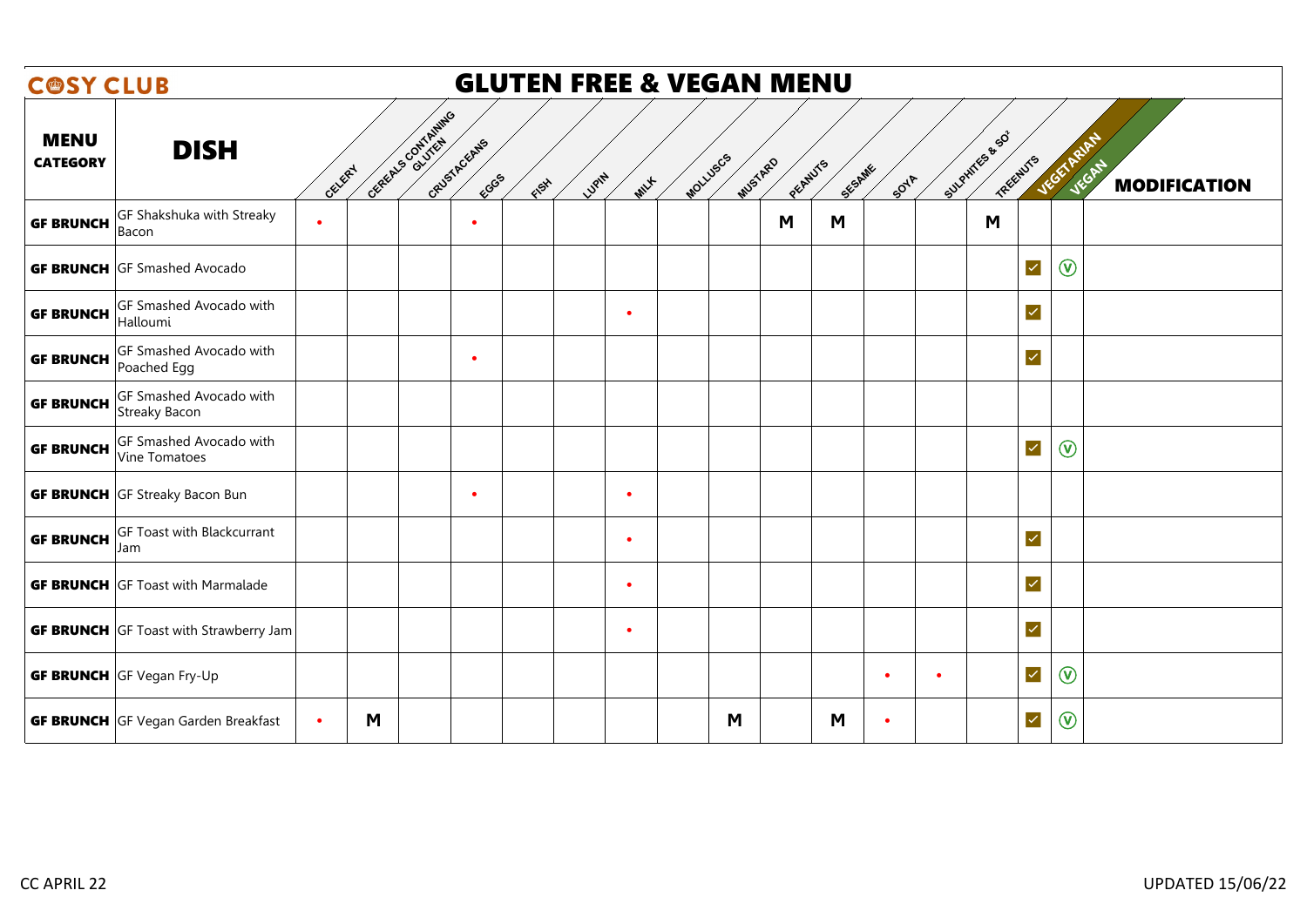| <b>COSY CLUB</b>                 |                                         |           |   |                                             |      | <b>GLUTEN FREE &amp; VEGAN MENU</b> |          |           |         |           |             |                                              |                               |
|----------------------------------|-----------------------------------------|-----------|---|---------------------------------------------|------|-------------------------------------|----------|-----------|---------|-----------|-------------|----------------------------------------------|-------------------------------|
| <b>MENU</b><br><b>CATEGORY</b>   | <b>DISH</b>                             | GELERY    |   | Gereta S Contrating<br>GRUSTAGEANS<br>ECGGS | FISH | LUPIN<br><b>MILL</b>                | MOLLUSCS | MUSTARD   | PEANUTS | SESAME    | <b>SOTA</b> | SULPHITES & SO<br>JEGETARIAN<br>TREENUTS     | JEGATY<br><b>MODIFICATION</b> |
| <b>GF SMALL</b><br><b>PLATES</b> | GF Bang Bang Cauliflower                | M         | M | M                                           | M    | M                                   |          | M         |         | $\bullet$ | $\bullet$   | $M^*$<br>$\blacktriangledown$<br>$\circledR$ |                               |
| <b>GF SMALL</b><br><b>PLATES</b> | GF Burrata with Green Herb<br>Dressing  |           |   |                                             |      | $\bullet$                           |          |           |         |           |             |                                              |                               |
| <b>GF SMALL</b><br><b>PLATES</b> | GF Burrata with Olive Oil               |           |   |                                             |      | $\bullet$                           |          |           |         |           |             |                                              |                               |
| <b>GF SMALL</b><br><b>PLATES</b> | GF Burrata with San Marzano<br>Tomatoes |           |   |                                             |      | $\bullet$                           |          |           |         |           |             |                                              |                               |
| <b>GF SMALL</b><br><b>PLATES</b> | <b>GF Charred Broccoli</b>              |           |   |                                             |      |                                     |          | $\bullet$ |         | $\bullet$ | $\bullet$   | $\circledR$<br>$\blacktriangledown$          |                               |
| <b>GF SMALL</b><br><b>PLATES</b> | GF Crispy Duck Salad                    |           |   | $\star$                                     |      | $\ast$                              |          |           | M       | $\bullet$ | $\bullet$   | M                                            |                               |
| <b>GF SMALL</b><br><b>PLATES</b> | <b>GF Garlic Prawns</b>                 |           |   | $\bullet$<br>$\bullet$                      |      | $\bullet$                           |          |           |         |           |             |                                              |                               |
| <b>GF SMALL</b><br><b>PLATES</b> | GF Harissa Lamb Shoulder                | $\bullet$ | M | $\bullet$                                   |      | $\bullet$                           |          | $\bullet$ |         | $\bullet$ | $\bullet$   | $\ast$                                       |                               |
| <b>GF SMALL</b><br><b>PLATES</b> | GF Spanish Chicken &<br>Chorizo         | $\bullet$ |   | $\bullet$                                   |      | $\bullet$                           |          |           | M       | M         |             | $\bullet$                                    |                               |
|                                  | <b>GF NIBBLES</b> Nocellara Olives      |           |   |                                             |      |                                     |          |           |         |           |             | $\circledR$<br>$\checkmark$                  |                               |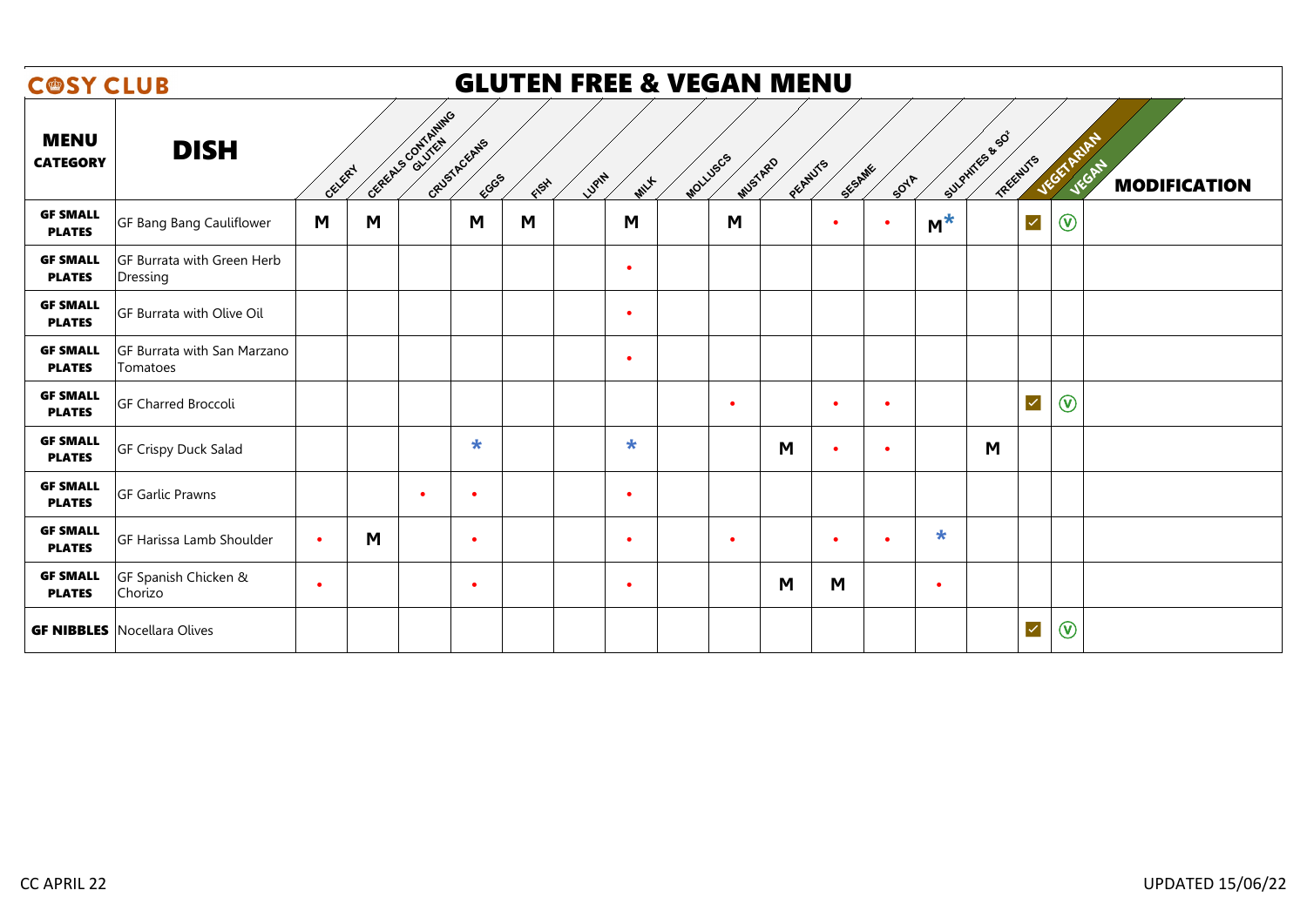| <b>COSY CLUB</b>               |                                              |           |                    | <b>GLUTEN FREE &amp; VEGAN MENU</b> |       |           |          |           |         |           |           |           |                          |                   |                              |
|--------------------------------|----------------------------------------------|-----------|--------------------|-------------------------------------|-------|-----------|----------|-----------|---------|-----------|-----------|-----------|--------------------------|-------------------|------------------------------|
| <b>MENU</b><br><b>CATEGORY</b> | <b>DISH</b>                                  | CELERY    | CEREALS CONTAINING | GRUSTACEANS<br>ECGS<br>FISH         | LUPIN | MILLE     | MOLLUSCS | MUSTARD   | PEANUTS | SESAME    | SOYA      |           | SULPHTES & SO<br>TREEWYS | <b>JEGETARIAN</b> | JEGAT<br><b>MODIFICATION</b> |
| <b>GF MAINS</b>                | GF Avocado & White Bean<br>Hummus Bowl       |           |                    |                                     |       |           |          | $\bullet$ |         |           |           |           | $\checkmark$             | $\circledcirc$    |                              |
| <b>GF MAINS</b>                | GF Chicken Caesar Salad                      |           |                    | $\bullet$<br>$\bullet$              |       | $\bullet$ |          |           |         | M         |           |           |                          |                   |                              |
| <b>GF MAINS</b>                | GF Confit Duck Leg                           | $\bullet$ |                    | $\bullet$                           |       | $\bullet$ |          |           |         |           |           | $\bullet$ |                          |                   |                              |
| <b>GF MAINS</b>                | <b>GF Crispy Duck Salad</b>                  |           |                    | $\star$                             |       | $\ast$    |          |           | M       | $\bullet$ | $\bullet$ |           | M                        |                   |                              |
| <b>GF MAINS</b>                | <b>GF Green Risotto</b>                      | $\bullet$ |                    | $\bullet$                           |       | $\bullet$ |          |           |         |           |           | $\bullet$ | $\overline{\mathsf{v}}$  |                   |                              |
| <b>GF MAINS</b>                | GF Green Risotto w Herb<br>Marinated Chicken | $\bullet$ |                    | $\bullet$                           |       | $\bullet$ |          |           |         |           |           | $\bullet$ |                          |                   |                              |
| <b>GF MAINS</b>                | GF Harissa Lamb Shoulder                     | $\bullet$ | M                  | $\bullet$                           |       | $\bullet$ |          | $\bullet$ |         | $\bullet$ | $\bullet$ | $\star$   |                          |                   |                              |
| <b>GF MAINS</b>                | GF House Beef Burger                         | $\bullet$ |                    | $\bullet$                           |       |           |          | $\bullet$ | M       | M         | $\ast$    | $\bullet$ | M                        |                   |                              |
| <b>GF MAINS</b>                | GF Primavera Salad                           |           |                    |                                     |       | $\bullet$ |          | $\bullet$ |         |           |           |           |                          |                   |                              |
| <b>GF MAINS</b>                | <b>GF Roast Harissa Cauliflower</b>          | M         | M                  |                                     |       |           |          | $\bullet$ |         | $\bullet$ | $\bullet$ | $\star$   | $\overline{\mathsf{v}}$  | $\circledR$       |                              |
| <b>GF MAINS</b>                | GF Spanish Chicken &<br>Chorizo              | $\bullet$ |                    | $\bullet$                           |       | $\bullet$ |          |           | M       | M         |           | $\bullet$ |                          |                   |                              |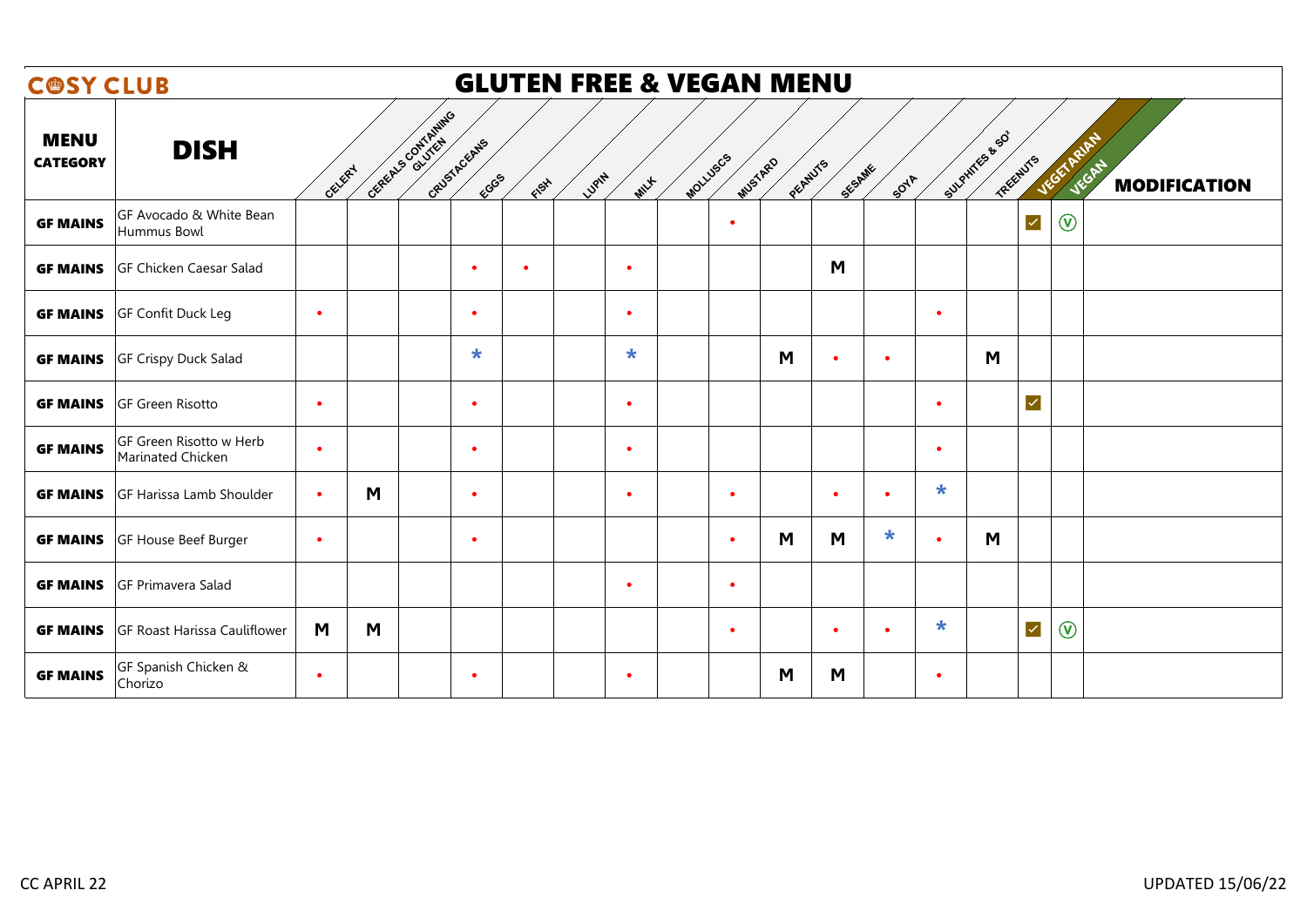| <b>COSY CLUB</b>               |                                                        |                                            |               |                   | <b>GLUTEN FREE &amp; VEGAN MENU</b> |        |         |         |                            |                   |                              |
|--------------------------------|--------------------------------------------------------|--------------------------------------------|---------------|-------------------|-------------------------------------|--------|---------|---------|----------------------------|-------------------|------------------------------|
| <b>MENU</b><br><b>CATEGORY</b> | <b>DISH</b><br><b>GELERY</b>                           | GEREALS CONTAINING<br>GRUSTACEANS<br>ECGSS | LUPIN<br>FISH | MOLLUSCS<br>MILLE | MUSTARD<br>PEANUTS                  | SESAME | 50YA    |         | Sulphires & SO<br>TREENUTS | <b>JEGETARIAN</b> | JEGAT<br><b>MODIFICATION</b> |
| <b>GF MAINS</b>                | GF 10oz Ribeye Steak w/<br>Rocket & Twineham Grange    | $\bullet$                                  |               | $\bullet$         |                                     |        | $\ast$  | $\star$ |                            |                   |                              |
| <b>GF MAINS</b>                | GF 10oz Ribeye Steak w/<br>Vine Tomatoes               |                                            |               |                   |                                     |        | $\star$ | $\star$ |                            |                   |                              |
| <b>GF MAINS</b>                | GF 8oz Flat Iron Steak w/<br>Rocket & Twineham Grange  | $\bullet$                                  |               |                   |                                     |        | $\star$ | $\star$ |                            |                   |                              |
| <b>GF MAINS</b>                | GF 8oz Flat Iron Steak w/<br><b>Vine Tomatoes</b>      |                                            |               |                   |                                     |        | $\star$ | $\star$ |                            |                   |                              |
| <b>GF MAINS</b>                | <b>GF Bearnaise Sauce</b>                              | $\bullet$                                  |               | $\bullet$         |                                     |        |         |         | $\blacktriangledown$       |                   |                              |
| <b>GF MAINS</b>                | <b>GF Chimichurri Sauce</b>                            |                                            |               |                   |                                     |        |         |         | $\blacktriangledown$       | $\circledcirc$    |                              |
| <b>GF MAINS</b>                | GF Peppercorn Sauce                                    |                                            |               |                   |                                     |        |         |         |                            |                   |                              |
| <b>GF MAINS</b>                | GF Rocket & Parmesan Salad<br><b>Steak Option</b>      | $\bullet$                                  |               |                   |                                     |        |         |         | $\overline{\mathcal{L}}$   |                   |                              |
| <b>GF MAINS</b>                | GF Twineham Grange Butter<br>Steak Option              | $\bullet$                                  |               | $\bullet$         |                                     |        |         |         | $\overline{\mathcal{L}}$   |                   |                              |
| <b>GF MAINS</b>                | <b>GF Vine Roasted Tomatoes</b><br><b>Steak Option</b> |                                            |               |                   |                                     |        |         |         | $\checkmark$               | $\circledR$       |                              |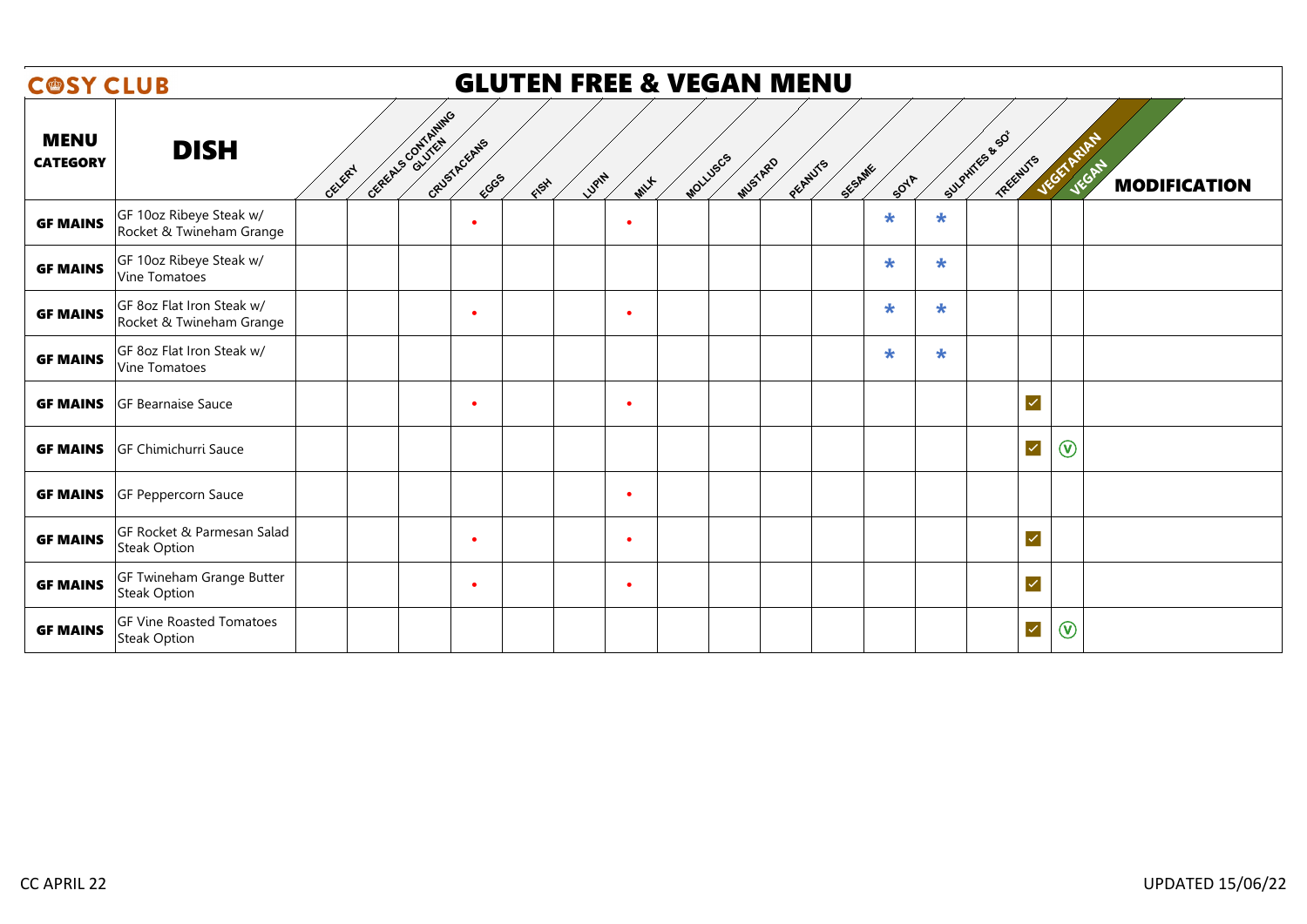| <b>COSY CLUB</b>               |                                                  |           |                    |                     |      | <b>GLUTEN FREE &amp; VEGAN MENU</b> |                     |         |        |           |         |                            |                   |                              |
|--------------------------------|--------------------------------------------------|-----------|--------------------|---------------------|------|-------------------------------------|---------------------|---------|--------|-----------|---------|----------------------------|-------------------|------------------------------|
| <b>MENU</b><br><b>CATEGORY</b> | <b>DISH</b>                                      | CELERY    | CEREALS CONTAINING | GRUSTACEANS<br>ECGS | FISH | LUPIN<br>MILLE                      | MOLLUSCS<br>MUSTARD | PEANUTS | SESAME | SOTA      |         | Sulphires & SO<br>TREENUTS | <b>JEGETARIAN</b> | JEGAT<br><b>MODIFICATION</b> |
| <b>GF SIDES</b>                | <b>GF Creamed Spinach</b>                        |           |                    |                     |      | $\bullet$                           |                     |         |        |           |         | $\checkmark$               |                   |                              |
| <b>GF SIDES</b>                | <b>GF Fries Side</b>                             |           |                    |                     |      |                                     |                     |         |        | $\ast$    | $\star$ | $\checkmark$               | $\circledR$       |                              |
| <b>GF SIDES</b>                | <b>GF Garlic French Beans</b>                    |           |                    |                     |      | $\bullet$                           |                     |         |        |           |         | $\blacktriangledown$       |                   |                              |
| <b>GF SIDES</b>                | <b>GF House Salad Side</b>                       | $\bullet$ |                    |                     |      |                                     | $\bullet$           |         |        |           |         | $\checkmark$               | $\circledR$       |                              |
| <b>GF SIDES</b>                | GF Potato, Leek & Twineham<br>Grange Dauphinoise |           |                    | $\bullet$           |      | $\bullet$                           |                     |         |        |           |         | $\blacktriangledown$       |                   |                              |
| <b>GF SIDES</b>                | <b>GF Roast Baby Potatoes</b>                    |           |                    | $\bullet$           |      | $\bullet$                           |                     |         |        |           |         | $\blacktriangledown$       |                   |                              |
| <b>GF SIDES</b>                | GF Tenderstem Broccoli Side                      |           |                    |                     |      |                                     |                     |         |        |           |         | $\blacktriangledown$       | $\circledR$       |                              |
| <b>GF</b><br><b>PUDDINGS</b>   | <b>GF Affogato</b>                               | M         |                    |                     |      | $\bullet$                           |                     | M       |        | M         |         | $\blacktriangledown$<br>M  |                   |                              |
| <b>GF</b><br><b>PUDDINGS</b>   | <b>GF Lemon Posset</b>                           |           |                    |                     |      | $\bullet$                           |                     |         |        | $\bullet$ |         | $\blacktriangledown$       |                   |                              |
| <b>GF</b><br><b>PUDDINGS</b>   | <b>GF Valrhona Chocolate</b><br><b>Brownie</b>   | M         |                    | $\bullet$           |      | $\bullet$                           |                     | M       |        | $\bullet$ |         | $\blacktriangledown$<br>M  |                   |                              |
| <b>GF</b><br><b>PUDDINGS</b>   | GF Vegan Cheesecake with<br>Raspberries          |           |                    |                     |      |                                     |                     |         |        | $\bullet$ |         | $\blacktriangledown$<br>M  | $\circledR$       |                              |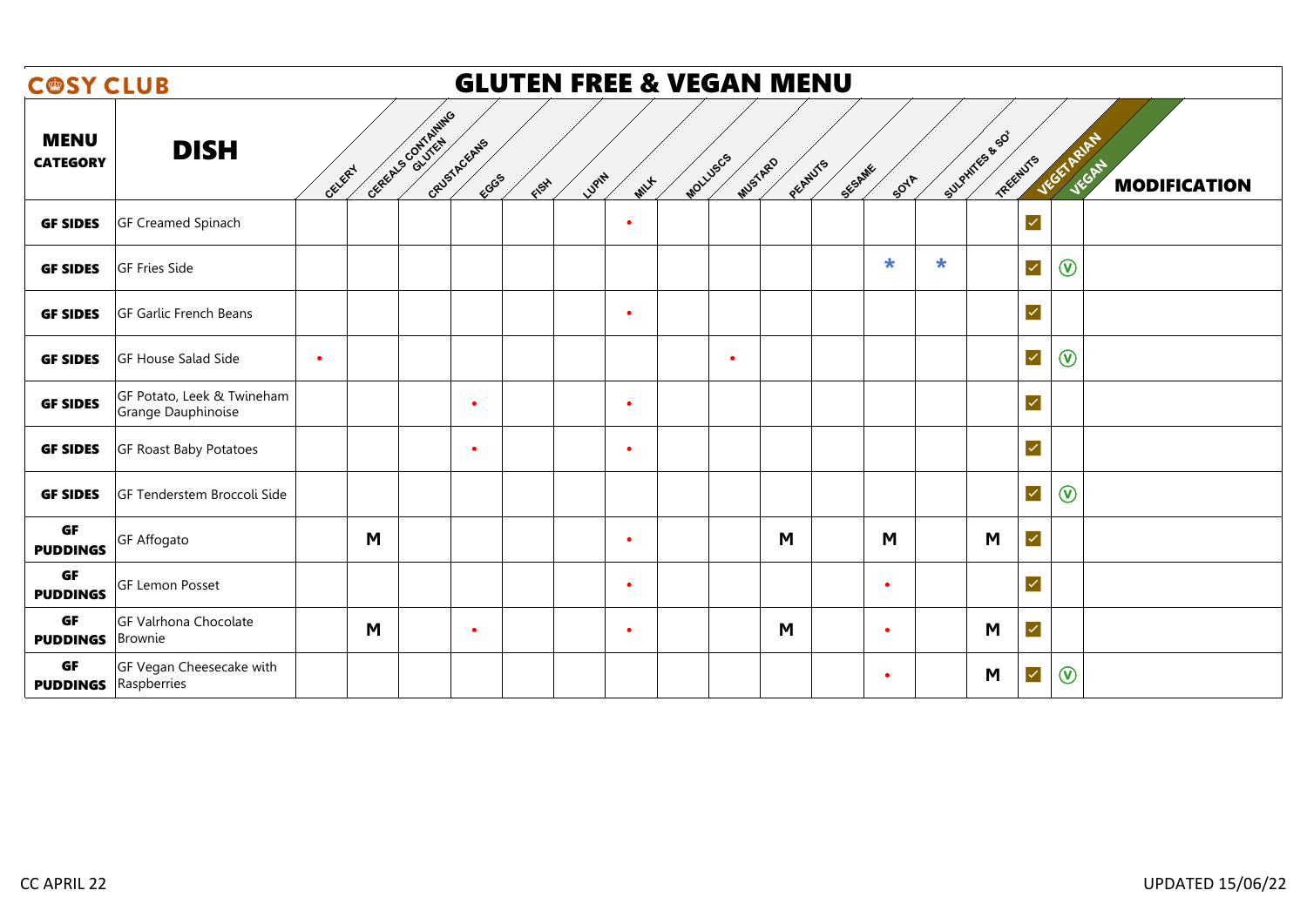| <b>COSY CLUB</b>               |                                            |           |                    |                      |      | <b>GLUTEN FREE &amp; VEGAN MENU</b> |          |                    |        |           |           |                              |                |                                     |
|--------------------------------|--------------------------------------------|-----------|--------------------|----------------------|------|-------------------------------------|----------|--------------------|--------|-----------|-----------|------------------------------|----------------|-------------------------------------|
| <b>MENU</b><br><b>CATEGORY</b> | <b>DISH</b>                                | CELERY    | GEREALS CONTAINING | GRUSTACEANS<br>FCGGS | FISH | Lugity<br>MILLE                     | MOLLUSCS | MUSTARD<br>PEANUTS | SESAME | 50YA      |           | SULPHITES & SO<br>TREENUTS   | VEGETARIAN     | <b>JEGAN</b><br><b>MODIFICATION</b> |
| <b>GF KIDS</b>                 | GF Kids 100% beef burger                   |           |                    | $\bullet$            |      |                                     |          |                    |        | $\ast$    | $\bullet$ |                              |                |                                     |
| <b>GF KIDS</b>                 | <b>GF Kids Breakfast</b>                   |           |                    | $\bullet$            |      | $\bullet$                           |          |                    |        |           | $\bullet$ |                              |                |                                     |
| <b>GF KIDS</b>                 | GF Kids Cheesy Beans on<br>Toast           |           |                    |                      |      | $\bullet$                           |          |                    |        |           |           | $\overline{\mathsf{v}}$      |                |                                     |
| <b>GF KIDS</b>                 | GF Kids Sausages, Chips and<br>Beans       |           |                    |                      |      |                                     |          |                    |        | $\ast$    | $\bullet$ |                              |                |                                     |
| <b>GF KIDS</b>                 | GF Kids Vegan Breakfast                    |           |                    |                      |      |                                     |          |                    |        | $\bullet$ | $\bullet$ | $\checkmark$                 | $\circledcirc$ |                                     |
| <b>GF KIDS</b>                 | GF Kids Vegan Sausages,<br>Chips and Beans |           |                    |                      |      |                                     |          |                    |        | $\bullet$ | $\bullet$ | $\checkmark$                 | $\circledcirc$ |                                     |
| <b>GF KIDS</b>                 | Kids Add Burger Salad Side                 | $\bullet$ |                    |                      |      |                                     |          | $\bullet$          |        |           |           | $\checkmark$                 | $\circledcirc$ |                                     |
| <b>GF KIDS</b>                 | GF Kids Vanilla Ice Cream                  | M         |                    |                      |      | $\bullet$                           |          | M                  |        | M         |           | $\overline{\mathsf{v}}$<br>M |                |                                     |
| <b>GF KIDS</b>                 | <b>GF Kids Chocolate Brownie</b>           | M         |                    | $\bullet$            |      | $\bullet$                           |          | M                  |        | $\bullet$ |           | $\overline{\mathsf{v}}$<br>M |                |                                     |
| <b>GF KIDS</b>                 | <b>GF Kids Fruit Bowl</b>                  |           |                    |                      |      |                                     |          |                    |        |           |           | $\checkmark$                 | $\circledR$    |                                     |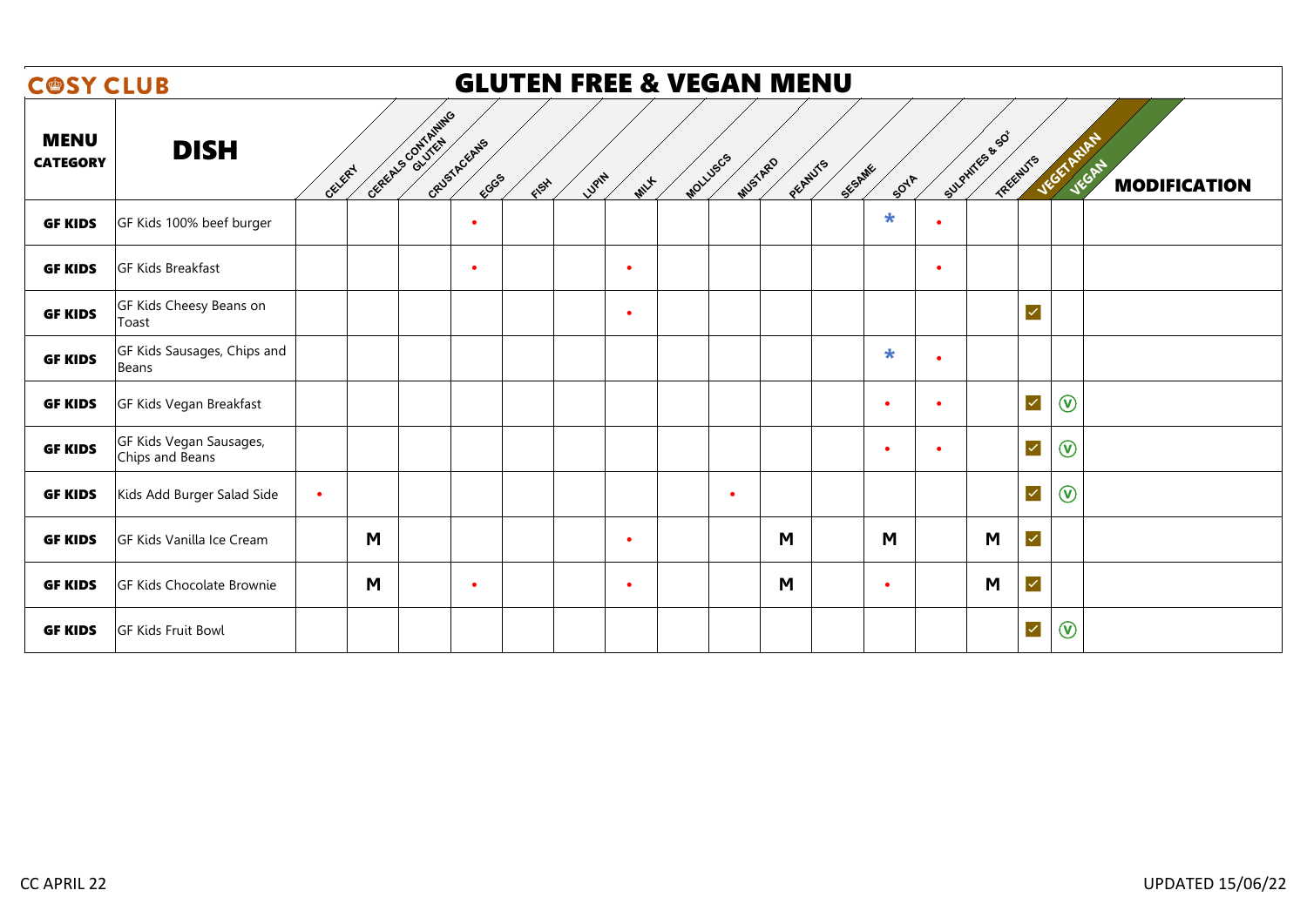| <b>COSY CLUB</b>               |                                          |                                                                 |                                   |              | <b>GLUTEN FREE &amp; VEGAN MENU</b> |          |         |         |        |             |                |                      |                   |                              |
|--------------------------------|------------------------------------------|-----------------------------------------------------------------|-----------------------------------|--------------|-------------------------------------|----------|---------|---------|--------|-------------|----------------|----------------------|-------------------|------------------------------|
| <b>MENU</b><br><b>CATEGORY</b> | <b>DISH</b>                              | GELERY                                                          | CEREALS CONTAINING<br>GRUSTAGEALS | ECGS<br>FISH | LUPIN<br>MILLE                      | MOLLUSCS | MUSTARD | PEANUTS | SESAME | <b>SOTA</b> | SULPHITES & SO | TREENUTS             | <b>JEGETARIAN</b> | JEGAN<br><b>MODIFICATION</b> |
|                                | VG BRUNCH Vegan Garden Breakfast         | <b>WHEAT</b><br>$\bullet$                                       |                                   |              |                                     |          | M       |         | M      | $\bullet$   |                | $\checkmark$         | $\circledcirc$    |                              |
| <b>VG BRUNCH</b>               | VG Mexican Brunch w/<br>Mushrooms        | <b>WHEAT</b><br>$\bullet$                                       |                                   |              | M                                   |          | M       | M       | M      | $\bullet$   | M              | $\checkmark$         | $\circledcirc$    |                              |
| VG BRUNCH VG Shakshuka         |                                          | <b>WHEAT</b><br>٠                                               |                                   |              |                                     |          | M       | M       | M      | $\bullet$   | M              | $\blacktriangledown$ | $^{\copyright}$   |                              |
|                                | VG BRUNCH VG Smashed Avocado             | <b>WHEAT</b>                                                    |                                   |              |                                     |          |         |         |        |             |                | $\blacktriangledown$ | $\circledcirc$    |                              |
| <b>VG BRUNCH</b>               | VG Smashed Avocado with<br>Vine Tomatoes | <b>WHEAT</b>                                                    |                                   |              |                                     |          |         |         |        |             |                | $\checkmark$         | $\circledcirc$    |                              |
| <b>VG BRUNCH</b>               | VG Toast with Blackcurrant<br>Jam        | <b>WHEAT</b>                                                    |                                   |              |                                     |          |         |         |        |             |                | $\blacktriangledown$ | $\circledR$       |                              |
|                                | <b>VG BRUNCH</b> VG Toast with Marmalade | <b>WHEAT</b>                                                    |                                   |              |                                     |          |         |         |        |             |                | $\checkmark$         | $^{\circledR}$    |                              |
|                                | <b>VG BRUNCH</b> VG Toast with Marmite   | <b>WHEAT</b><br><b>RYE</b><br>٠<br><b>BARLEY</b><br><b>OATS</b> |                                   |              |                                     |          |         |         |        |             |                | $\blacktriangledown$ | $\circledcirc$    |                              |
| <b>VG BRUNCH</b>               | VG Toast with Strawberry<br>Jam          | <b>WHEAT</b>                                                    |                                   |              |                                     |          |         |         |        |             |                | $\checkmark$         | $\circledcirc$    |                              |
|                                | VG BRUNCH VG Vegan Fry-Up                | <b>WHEAT</b>                                                    |                                   |              |                                     |          |         |         |        | $\bullet$   | $\bullet$      | $\checkmark$         | $\circledcirc$    |                              |
|                                | VG BRUNCH VG Vegan Sausage Bun           | <b>WHEAT</b><br><b>RYE</b>                                      | M                                 |              | M                                   |          | M       |         | M      | $\bullet$   | M<br>$\bullet$ | $\checkmark$         | $\circledR$       |                              |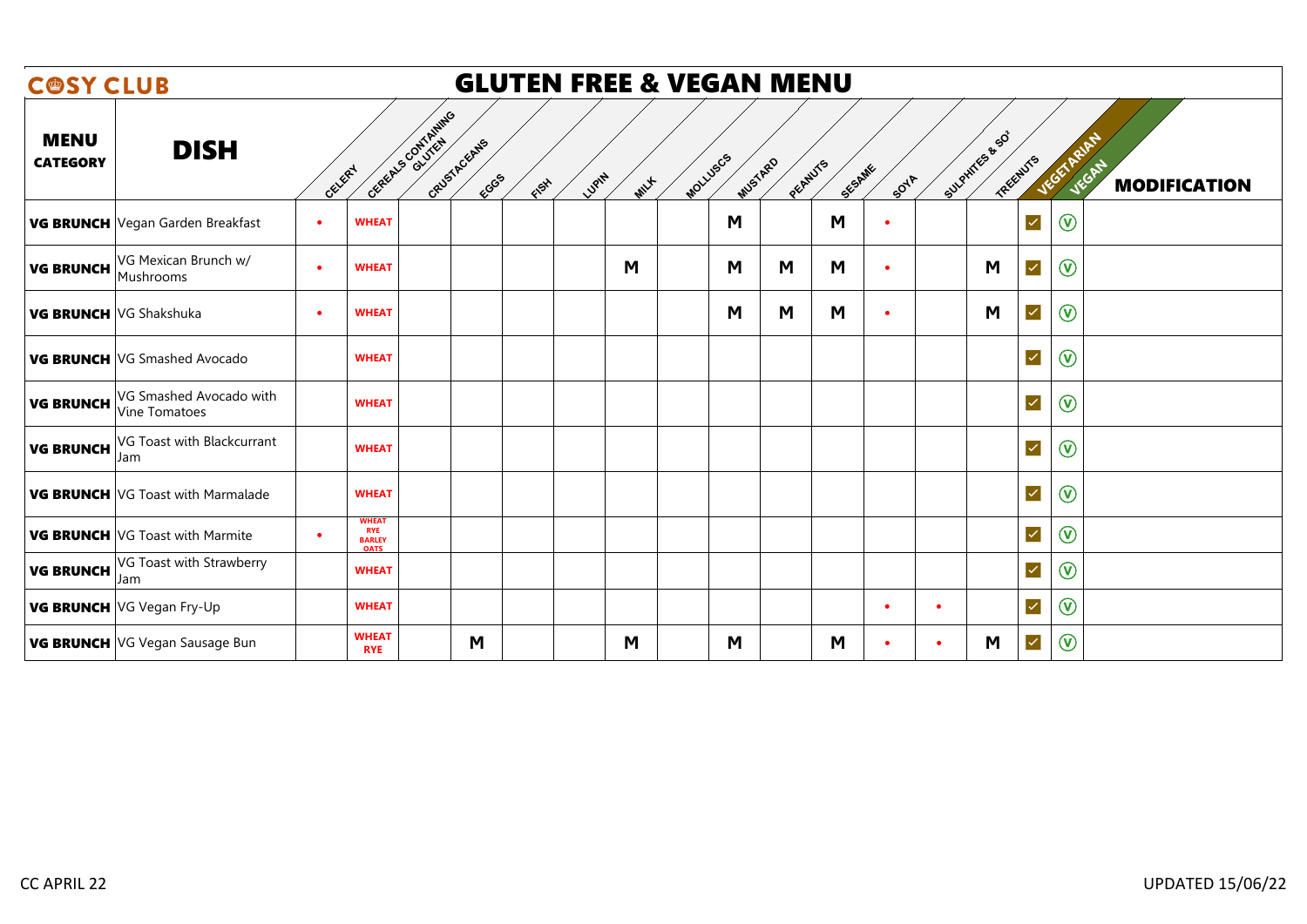| <b>COSY CLUB</b>                 |                                                        |           |                            |                                           |      | <b>GLUTEN FREE &amp; VEGAN MENU</b> |                     |         |           |           |           |                           |                   |                               |
|----------------------------------|--------------------------------------------------------|-----------|----------------------------|-------------------------------------------|------|-------------------------------------|---------------------|---------|-----------|-----------|-----------|---------------------------|-------------------|-------------------------------|
| <b>MENU</b><br><b>CATEGORY</b>   | <b>DISH</b>                                            | GELERY    |                            | General Contrating<br>GRUSTACEANS<br>ECGS | FISH | LUPIN<br>MILLE                      | MOLLUSCS<br>MUSTARD | PEANUTS | SESAME    | SOTA      |           | SULPHTES & SO<br>TREENUTS | <b>JEGETARIAN</b> | JEGATY<br><b>MODIFICATION</b> |
|                                  | <b>VG NIBBLES</b> Nocellara Olives                     |           |                            |                                           |      |                                     |                     |         |           |           |           | $\blacktriangledown$      | $\circledR$       |                               |
| <b>VG SMALL</b><br><b>PLATES</b> | VG Bang Bang Cauliflower                               | M         | M                          | M                                         | M    | M                                   | M                   |         | $\bullet$ | $\bullet$ | $M^*$     | $\prec$                   | $\circledcirc$    |                               |
| <b>VG SMALL</b><br><b>PLATES</b> | VG Charred Broccoli                                    |           |                            |                                           |      |                                     | $\bullet$           |         | $\bullet$ | $\bullet$ |           | $\checkmark$              | $\circledR$       |                               |
| <b>VG SMALL</b><br><b>PLATES</b> | VG House Sourdough Loaf<br>with Oil & Balsamic Vinegar |           | <b>WHEAT</b><br><b>RYE</b> |                                           |      |                                     |                     |         |           |           | $\bullet$ | $\blacktriangledown$      | $\circledR$       |                               |
| <b>VG MAINS</b>                  | Vegan Cheeseburger                                     | $\bullet$ | <b>WHEAT</b><br><b>RYE</b> | M                                         |      | M                                   | $\bullet$           | M       | M         | $\bullet$ | $\bullet$ | M<br>$\blacktriangledown$ | $\circledR$       |                               |
| <b>VG MAINS</b>                  | Vegan Spring Risotto                                   | $\bullet$ |                            |                                           |      |                                     |                     |         |           |           | $\bullet$ | $\checkmark$              | $\circledcirc$    |                               |
| <b>VG MAINS</b>                  | VG Avocado & White Bean<br>Hummus Bowl                 |           |                            |                                           |      |                                     | $\bullet$           |         |           |           |           | $\checkmark$              | $\circledR$       |                               |
| <b>VG MAINS</b>                  | VG Roast Harissa Cauliflower                           | M         | M                          |                                           |      |                                     | ٠                   |         | $\bullet$ | $\bullet$ | $\star$   | $\blacktriangledown$      | $\circledR$       |                               |
| <b>VG SIDES</b>                  | Vegan Roasted New Potatoes                             |           |                            |                                           |      |                                     |                     |         |           |           |           | $\blacktriangledown$      | $\circledR$       |                               |
| <b>VG SIDES</b>                  | VG Fries Side                                          |           |                            |                                           |      |                                     |                     |         |           | $\ast$    | $\star$   | $\blacktriangledown$      | $\circledcirc$    |                               |
| <b>VG SIDES</b>                  | VG House Salad Side                                    | $\bullet$ |                            |                                           |      |                                     | $\bullet$           |         |           |           |           | $\blacktriangledown$      | $\circledR$       |                               |
| <b>VG SIDES</b>                  | VG Tenderstem Broccoli Side                            |           |                            |                                           |      |                                     |                     |         |           |           |           | $\blacktriangledown$      | $\circledR$       |                               |
| <b>PUDDINGS</b>                  | Vegan Cheesecake with<br>Raspberries                   |           |                            |                                           |      |                                     |                     |         |           | $\bullet$ |           | $\blacktriangledown$<br>M | $\circledcirc$    |                               |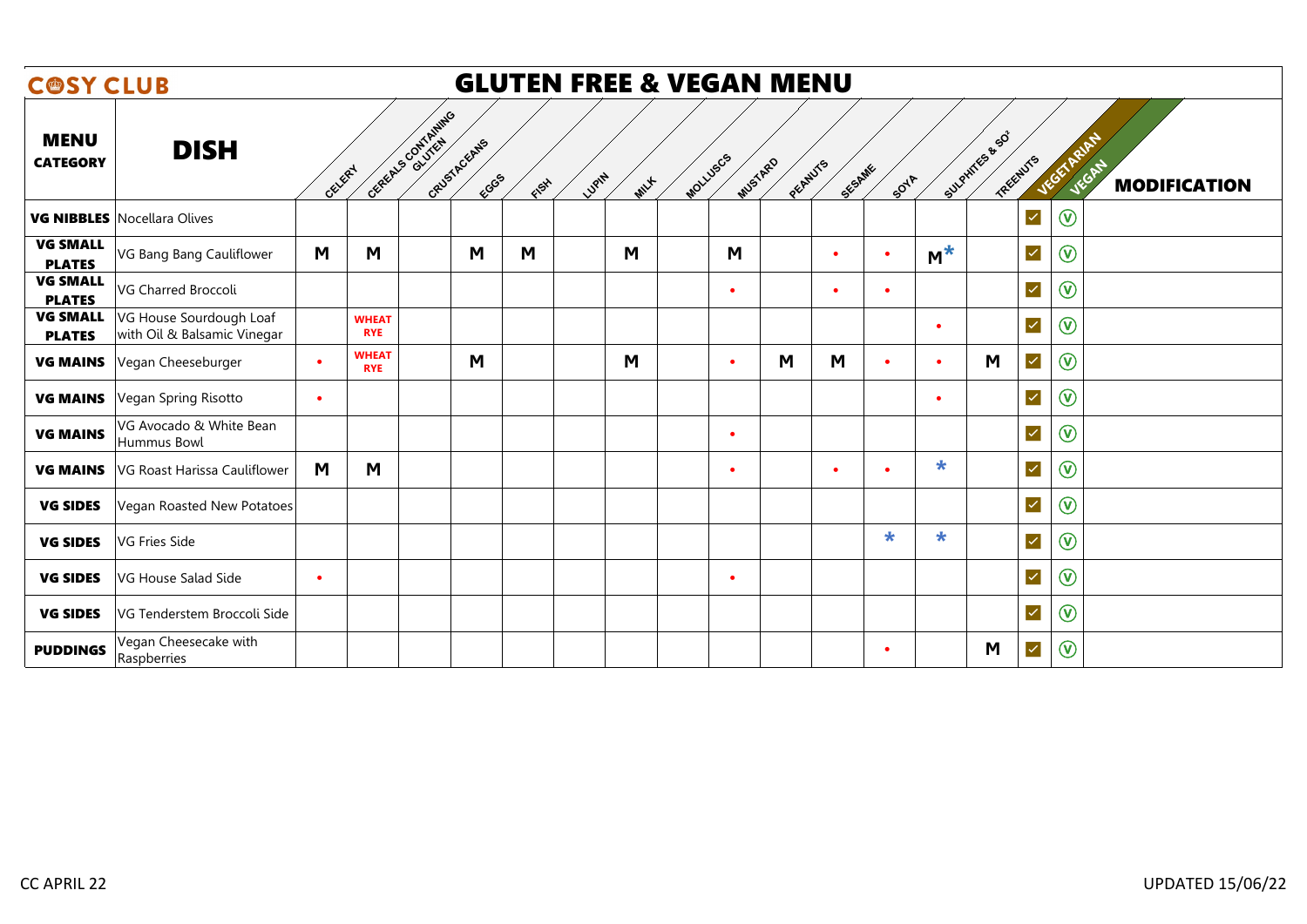| <b>COSY CLUB</b>               |                                         |        |                                             |                                    |      |      | <b>GLUTEN FREE &amp; VEGAN MENU</b> |          |                |                    |      |        |                              |                           |                              |
|--------------------------------|-----------------------------------------|--------|---------------------------------------------|------------------------------------|------|------|-------------------------------------|----------|----------------|--------------------|------|--------|------------------------------|---------------------------|------------------------------|
| <b>MENU</b><br><b>CATEGORY</b> | <b>DISH</b>                             | CELERY |                                             | Cepeta S Contrating<br>CRUSTACEANS | EGGS | FISH | LUPIN<br>MILLE                      | MOLLUSCS | <b>MUSTARD</b> | PECANUTS<br>SESAME | SOYA |        | SULPHITES & SO<br>TREEWUTS   | <b>JEGETA</b>             | VEGAS<br><b>MODIFICATION</b> |
| <b>KIDS</b>                    | Kids Vegan Breakfast                    |        | <b>WHEAT</b>                                |                                    |      |      |                                     |          |                |                    |      |        | $\blacktriangledown$         | $\left(\mathtt{V}\right)$ |                              |
| <b>KIDS</b>                    | Kids Vegan Burger                       |        | <b>WHEAT</b><br><b>RYE</b>                  |                                    | M    |      | M                                   |          | M              | M                  | ٠    | $\ast$ | M<br>$\overline{\checkmark}$ | $^{\copyright}$           |                              |
| <b>KIDS</b>                    | Kids Vegan Sausages, Chips<br>and Beans |        |                                             |                                    |      |      |                                     |          |                |                    | ٠    |        | $\blacktriangledown$         | $(\widehat{\mathsf{v}})$  |                              |
| <b>KIDS</b>                    | Kids Vegan Stir Fry                     | M      | <b>WHEAT</b>                                |                                    | M    | M    | M                                   |          | M              | $\bullet$          | ٠    | M      | $\blacktriangledown$         | $\circledcirc$            |                              |
| <b>KIDS</b>                    | VG Kids Beans on Toast                  |        | <b>WHEAT</b><br><b>RYE</b><br><b>BARLEY</b> |                                    | М    |      | M                                   |          |                | M                  | ٠    |        | $\blacktriangledown$         | $^\circledR$              |                              |
| <b>KIDS</b>                    | VG Kids Fruit Bowl                      |        |                                             |                                    |      |      |                                     |          |                |                    |      |        | $\overline{\checkmark}$      | $\circledcirc$            |                              |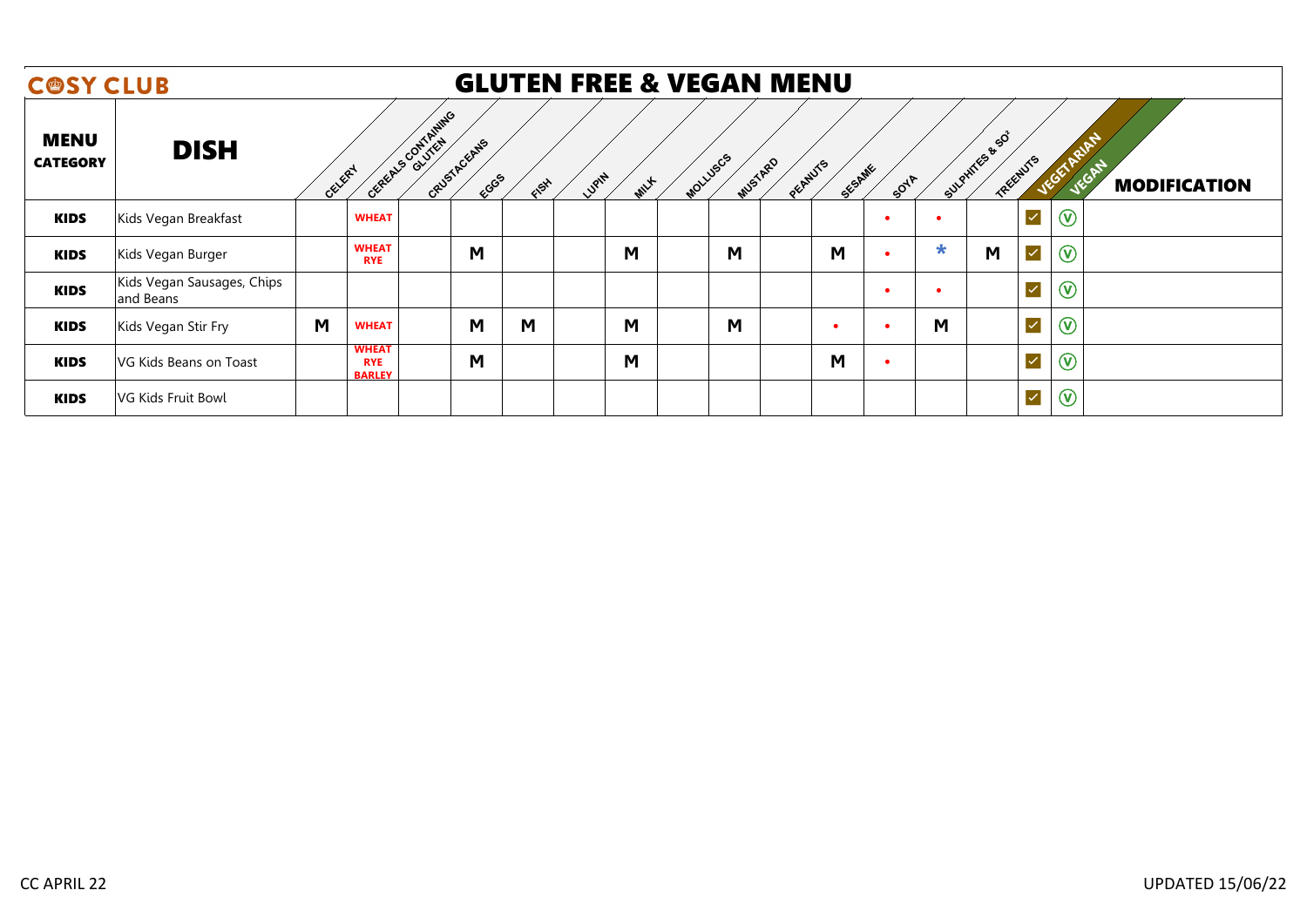|                                | <b>GLUTEN FREE &amp; VEGAN MENU</b><br><b>COSY CLUB</b> |                            |                    |                      |               |           |                     |                |                |           |                           |                      |                                                   |  |
|--------------------------------|---------------------------------------------------------|----------------------------|--------------------|----------------------|---------------|-----------|---------------------|----------------|----------------|-----------|---------------------------|----------------------|---------------------------------------------------|--|
| <b>MENU</b><br><b>CATEGORY</b> | <b>DISH</b>                                             | CELERY                     | CEREELS CONTAINING | GRUSTAGEANS<br>ECGGS | LUPIN<br>FISH | MILLE     | MOLLUSCS<br>MUSTARD | PEANUTS        | SESAME<br>SOYA |           | SULPHTES & SO<br>TREENUTS |                      | VEGETARIAN<br><b>JEGAN</b><br><b>MODIFICATION</b> |  |
| <b>CANAPES</b>                 | Avocado Crostini                                        |                            |                    |                      |               |           |                     |                |                |           |                           | $\blacktriangledown$ | $\circledR$                                       |  |
| <b>CANAPES</b>                 | Feta, Pea & Mint Bites                                  | <b>WHEAT</b>               |                    | $\bullet$            |               | $\bullet$ | $\ast$              |                | M              |           |                           | $\checkmark$         |                                                   |  |
| <b>CANAPES</b>                 | Garlic Prawns                                           |                            | $\bullet$          | $\bullet$            |               |           |                     |                |                |           |                           |                      |                                                   |  |
| <b>CANAPES</b>                 | Ham Hock, Vintage Cheddar<br>& Mustard Croquettes       | <b>WHEAT</b>               |                    | $\bullet$            | $\star$       | $\bullet$ | $\bullet$           |                | M              |           |                           |                      |                                                   |  |
| <b>CANAPES</b>                 | Moroccan Toasts                                         |                            |                    |                      |               |           |                     | $\bullet$      | $\bullet$      |           |                           | $\blacktriangledown$ | $\circledR$                                       |  |
| <b>CANAPES</b>                 | Whipped Feta & San<br>Marzaninos Tomatoes               | <b>WHEAT</b>               |                    | M                    |               | $\bullet$ |                     |                | M              | M         |                           | $\blacktriangledown$ |                                                   |  |
| <b>CHEESE</b><br><b>PLATE</b>  | Cheese Plate                                            |                            |                    |                      |               |           |                     | M              |                | $\bullet$ | M                         | $\blacktriangledown$ |                                                   |  |
| <b>FINGER</b><br><b>BUFFET</b> | Asian Fried Chicken                                     | <b>WHEAT</b>               |                    | $\star$              | $\star$       | $\star$   | $\ast$              | M<br>$\bullet$ | $\bullet$      |           | M                         |                      |                                                   |  |
| <b>FINGER</b><br><b>BUFFET</b> | Fried Halloumi                                          | <b>WHEAT</b>               |                    | $\bullet$            |               | $\bullet$ | $\ast$              |                | M              |           |                           | $\blacktriangledown$ |                                                   |  |
| <b>FINGER</b><br><b>BUFFET</b> | Ham Hock, Vintage Cheddar<br>& Mustard Croquettes       | <b>WHEAT</b>               |                    | $\bullet$            | $\star$       | $\bullet$ | $\bullet$           |                | M              |           |                           |                      |                                                   |  |
| <b>FINGER</b><br><b>BUFFET</b> | Moroccan Toasts                                         |                            |                    |                      |               |           |                     | $\bullet$      | $\bullet$      |           |                           | $\blacktriangledown$ | $\circledR$                                       |  |
| <b>FINGER</b><br><b>BUFFET</b> | Whipped Feta & Confit Red<br>Pepper Crostini            | <b>WHEAT</b><br><b>RYE</b> |                    |                      |               | $\bullet$ |                     |                |                |           |                           | $\blacktriangledown$ |                                                   |  |
| <b>FINGER</b><br><b>BUFFET</b> | <b>Brownie Bites</b>                                    | M                          |                    | $\bullet$            |               | $\bullet$ |                     |                | $\bullet$      |           | M                         | $\blacktriangledown$ |                                                   |  |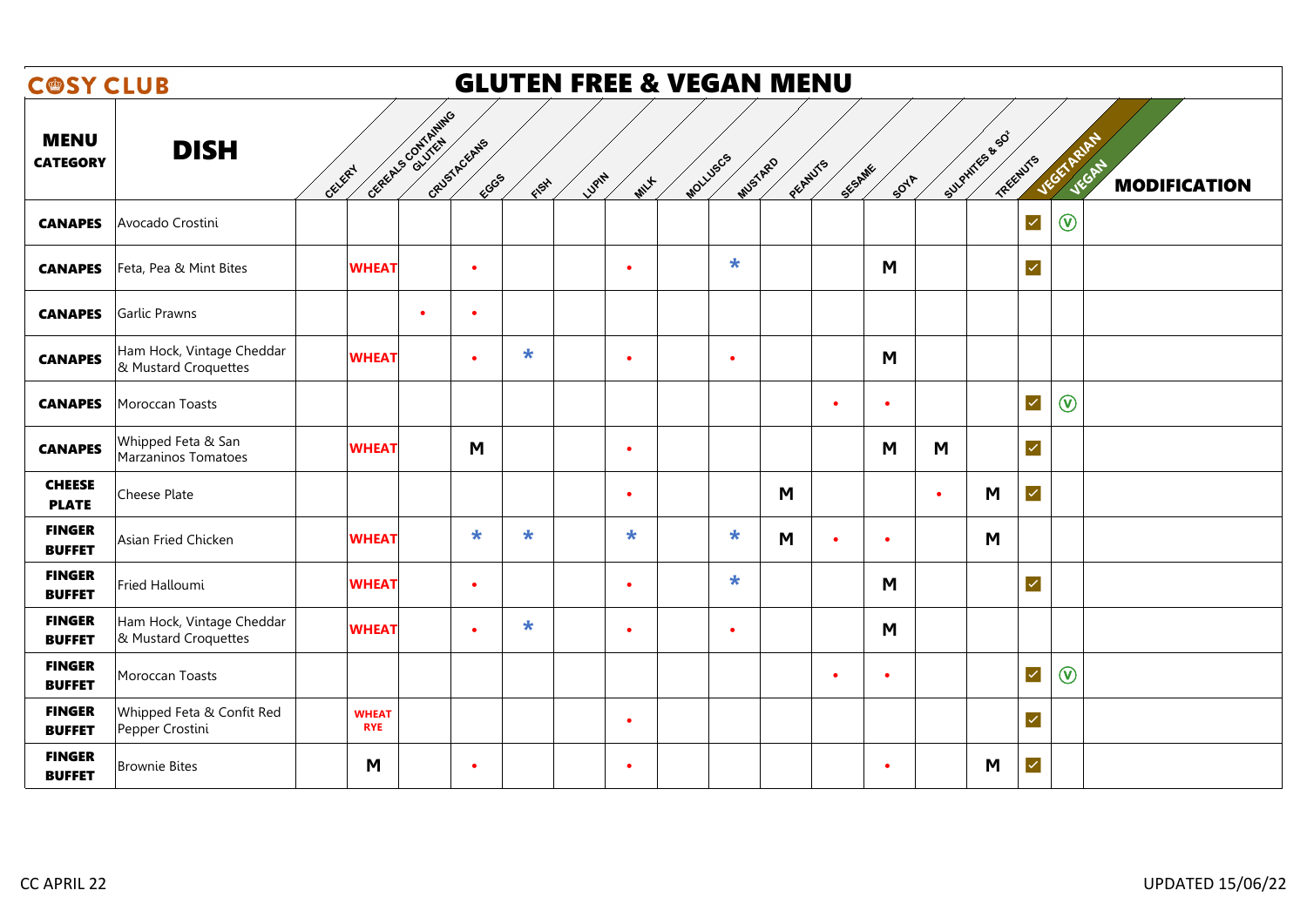| <b>GLUTEN FREE &amp; VEGAN MENU</b><br><b>COSY CLUB</b> |                                 |           |              |           |                     |        |       |           |  |                                |           |           |           |                            |             |                     |
|---------------------------------------------------------|---------------------------------|-----------|--------------|-----------|---------------------|--------|-------|-----------|--|--------------------------------|-----------|-----------|-----------|----------------------------|-------------|---------------------|
| <b>MENU</b><br><b>CATEGORY</b>                          | <b>DISH</b>                     | CELERY    | Contrating   |           | CRUSTACEANS<br>ECGS | FISH   | LUPIN | MILLE     |  | MOLLUSCS<br>MUSTARD<br>PEANUTS | SESAME    | SOTA      |           | SULPHITES & SO<br>TREEWUTS | VEGETARIAN  | <b>MODIFICATION</b> |
| <b>SHARING</b><br><b>FEAST</b>                          | Asian Fried Chicken             |           | <b>WHEAT</b> |           | $\ast$              | $\ast$ |       | $\ast$    |  | $\ast$<br>M                    | $\bullet$ | ٠         |           | M                          |             |                     |
| <b>SHARING</b><br><b>FEAST</b>                          | Asian Prawn & Sesame<br>Noodles | M         | <b>WHEAT</b> | $\bullet$ | M                   | M      |       | M         |  | M                              | $\bullet$ | ٠         | M         |                            |             |                     |
| <b>SHARING</b><br><b>FEAST</b>                          | Charred Broccoli                |           |              |           |                     |        |       |           |  | $\bullet$                      | $\bullet$ | ٠         |           | $\checkmark$               | $\circledR$ |                     |
| <b>SHARING</b><br><b>FEAST</b>                          | Feta & Baby Gem Salad           | $\bullet$ |              |           |                     |        |       |           |  | $\bullet$                      |           |           |           | $\blacktriangledown$       |             |                     |
| <b>SHARING</b><br><b>FEAST</b>                          | Fried Halloumi                  |           | <b>WHEAT</b> |           | $\bullet$           |        |       | $\bullet$ |  |                                |           | M         |           | $\overline{\mathcal{L}}$   |             |                     |
| <b>SHARING</b><br><b>FEAST</b>                          | Harissa Lamb Shoulder           | $\bullet$ | <b>WHEAT</b> |           |                     |        |       | $\bullet$ |  | $\bullet$                      | $\bullet$ | ٠         | $\bullet$ |                            |             |                     |
| <b>SHARING</b><br><b>FEAST</b>                          | Roasted Baby New Potatoes       |           |              |           | $\bullet$           |        |       | $\bullet$ |  |                                |           |           |           | $\overline{\mathcal{L}}$   |             |                     |
| <b>SHARING</b><br><b>FEAST</b>                          | <b>Brownie Bites</b>            |           | M            |           | $\bullet$           |        |       | $\bullet$ |  |                                |           | $\bullet$ |           | $\blacktriangledown$<br>M  |             |                     |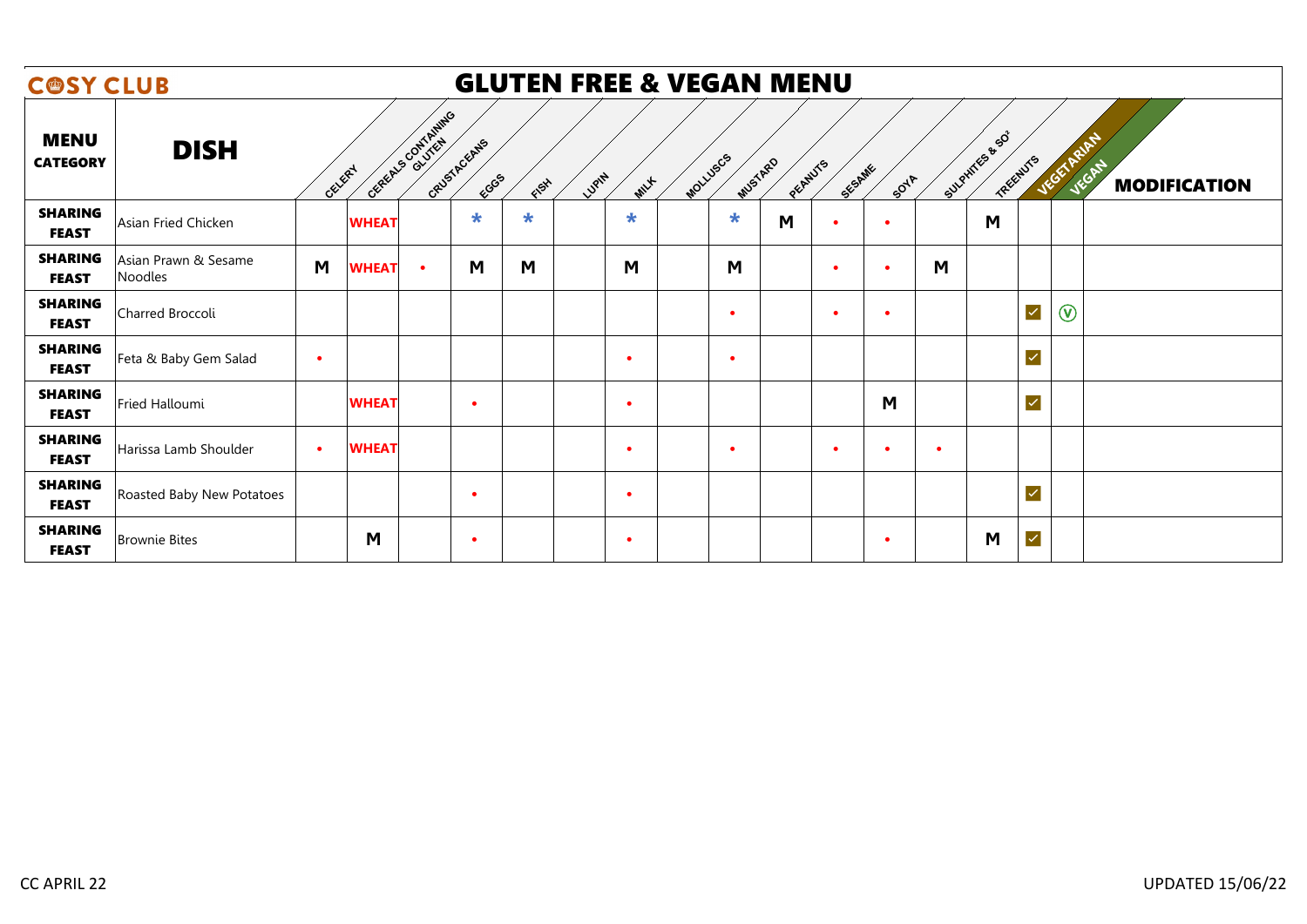|                                | <b>COSY CLUB</b>                                             |                      |                      |                | <b>DRINKS</b> |                                 |        |             |                            |                |                                           |
|--------------------------------|--------------------------------------------------------------|----------------------|----------------------|----------------|---------------|---------------------------------|--------|-------------|----------------------------|----------------|-------------------------------------------|
| <b>MENU</b><br><b>CATEGORY</b> | <b>DISH</b><br>GELERY                                        | Centery Scott Assets | GRUSTACEANS<br>FCGGS | Lugity<br>FISH | MILLE         | MOLLUSCS<br>MUSTARD<br>PECANUTS | SESAME | <b>SOTA</b> | Sulphires & SO<br>TREENUTS |                | VEGETARIA<br>JEGAN<br><b>MODIFICATION</b> |
| <b>WINE SPARKS</b>             | Prosecco Santa Fosca                                         |                      |                      |                |               |                                 |        | $\bullet$   | $\checkmark$               | $\circledcirc$ |                                           |
| <b>WINE SPARKS</b>             | Prosecco Rose Bottega                                        |                      |                      |                |               |                                 |        | $\bullet$   | $\blacktriangledown$       | $\circledcirc$ |                                           |
| <b>WINE SPARKS</b>             | Alexandre Bonnet Grande Reserve                              |                      |                      |                |               |                                 |        | $\bullet$   | $\blacktriangledown$       | $\circledR$    |                                           |
| <b>WINE SPARKS</b>             | Laurent Perrier La Cuvee                                     |                      |                      |                |               |                                 |        | $\bullet$   | $\checkmark$               | $\circledR$    |                                           |
| <b>WINE WHITE</b>              | Verdejo, Casa Albali                                         |                      |                      |                |               |                                 |        | $\bullet$   |                            |                |                                           |
| <b>WINE WHITE</b>              | Chenin Blanc, Bespoke                                        |                      |                      |                |               |                                 |        | $\bullet$   |                            |                |                                           |
| <b>WINE WHITE</b>              | Vinuva Organic Pinot Grigio, Terre<br>Siciliane              |                      |                      |                |               |                                 |        | $\bullet$   | $\blacktriangledown$       | $\circledcirc$ |                                           |
| <b>WINE WHITE</b>              | Sauvignon Blanc, Pulpo                                       |                      |                      |                |               |                                 |        | $\bullet$   | $\checkmark$               | $\circledR$    |                                           |
| <b>WINE WHITE</b>              | Chardonnay Bouchard                                          |                      |                      |                |               |                                 |        |             |                            |                |                                           |
| <b>WINE WHITE</b>              | Picpoul de Pinet, Reserve Mirou                              |                      |                      |                |               |                                 |        | $\bullet$   | $\blacktriangledown$       | $\circledcirc$ |                                           |
| <b>WINE WHITE</b>              | Rieslling, Weingut Winter                                    |                      |                      |                |               |                                 |        | $\bullet$   | $\checkmark$               | $\circledcirc$ |                                           |
| <b>WINE WHITE</b>              | Villa Maria Cellar Selection Sauvignon<br>Blanc, Marlborough |                      |                      | $\bullet$      | $\bullet$     |                                 |        | $\bullet$   |                            |                |                                           |
| <b>WINE WHITE</b>              | Gavi di Gavi, Toledana                                       |                      |                      |                |               |                                 |        | $\bullet$   | $\blacktriangledown$       | $\circledcirc$ |                                           |
| <b>WINE WHITE</b>              | Petit Chablis, J. Moreau et Fils                             |                      |                      |                |               |                                 |        |             | $\checkmark$               | $\circledcirc$ |                                           |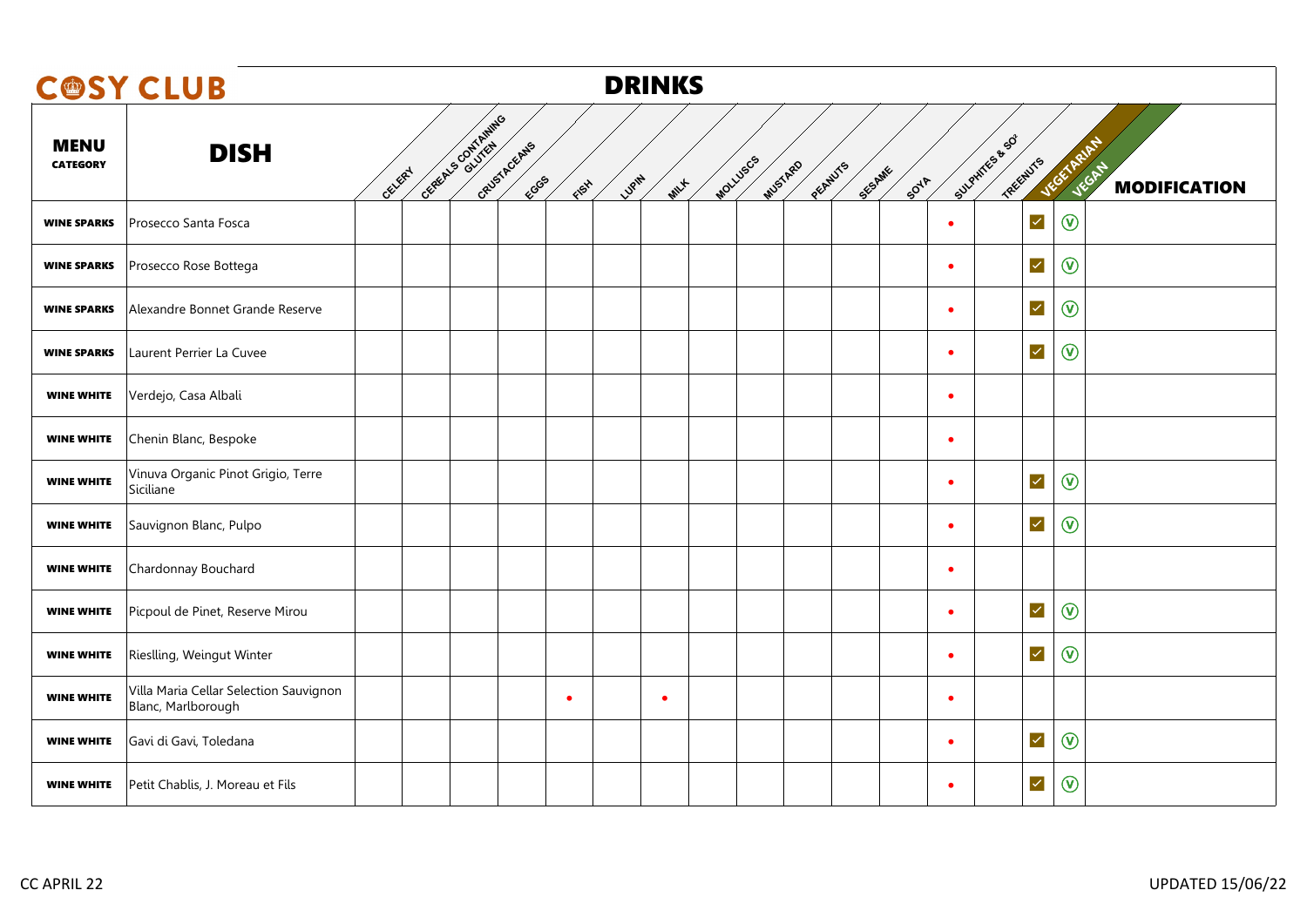|                                | <b>COSY CLUB</b>                                          |        |                    |                              |        | <b>DRINKS</b> |                     |         |        |                                            |                      |                     |                     |
|--------------------------------|-----------------------------------------------------------|--------|--------------------|------------------------------|--------|---------------|---------------------|---------|--------|--------------------------------------------|----------------------|---------------------|---------------------|
| <b>MENU</b><br><b>CATEGORY</b> | <b>DISH</b>                                               | GELERY | GERELL'S CONTAINED | GRUSTAGEANS<br>ECGS<br>FIFAL | Lugity | MILLE         | MOLLUSCS<br>MUSTARD | PEANUTS | SESAME | Sulphires & SO<br>TREENUTS<br><b>SOUTA</b> |                      | VEGETARIAN<br>JEGAN | <b>MODIFICATION</b> |
| <b>WINE RED</b>                | Castillo de Mureva Organic Tempranillo                    |        |                    |                              |        | $\bullet$     |                     |         |        |                                            |                      |                     |                     |
| <b>WINE RED</b>                | Merlot, Monte Verde                                       |        |                    |                              |        |               |                     |         |        | $\bullet$                                  | $\prec$              | $\circledcirc$      |                     |
| <b>WINE RED</b>                | Shiraz, Fish Hoek Fiartrade                               |        |                    |                              |        |               |                     |         |        | $\bullet$                                  |                      |                     |                     |
| <b>WINE RED</b>                | Reign of Terroir Pinotage, Swartland                      |        |                    |                              |        |               |                     |         |        | $\bullet$                                  | $\checkmark$         | $\circledcirc$      |                     |
| <b>WINE RED</b>                | Don Jacobo Rioja Vendimia<br>Seleccionada, Bodegas Corral |        |                    |                              |        |               |                     |         |        | $\bullet$                                  | $\prec$              | $\circledcirc$      |                     |
| <b>WINE RED</b>                | Familia Zuccardi Brazos Malbec, Uco<br>Valley, Mendoza    |        |                    |                              |        |               |                     |         |        | $\bullet$                                  | $\checkmark$         | $^{\circledR}$      |                     |
| <b>WINE RED</b>                | Angus The Bull Cabernet Sauvignon,<br>Victoria            |        |                    |                              |        |               |                     |         |        | $\bullet$                                  | $\prec$              | $\circledcirc$      |                     |
| <b>WINE RED</b>                | Saint-Emilion Grand Cru, Chateau<br>Vignot                |        |                    |                              |        |               |                     |         |        | $\bullet$                                  | $\checkmark$         | $^{\circledR}$      |                     |
| <b>WINE RED</b>                | Pinot, Dicey                                              |        |                    |                              |        |               |                     |         |        | $\bullet$                                  | $\blacktriangledown$ | $\circledcirc$      |                     |
| <b>WINE RED</b>                | Châteauneuf-du-Pape, Les Clefs du<br>Paradis              |        |                    |                              |        |               |                     |         |        |                                            | $\prec$              | $\circledR$         |                     |
| <b>WINE ROSE</b>               | Zinfandel Rosé, Whispering Hills                          |        |                    |                              |        |               |                     |         |        | $\bullet$                                  |                      |                     |                     |
| <b>WINE ROSE</b>               | Pinot Grigio Rosato, Bottega                              |        |                    |                              |        |               |                     |         |        | $\bullet$                                  | $\checkmark$         | $\circledcirc$      |                     |
| <b>WINE ROSE</b>               | Côtes de Provence Rosé, Héritage                          |        |                    |                              |        |               |                     |         |        |                                            | $\blacktriangledown$ | $^\circledR$        |                     |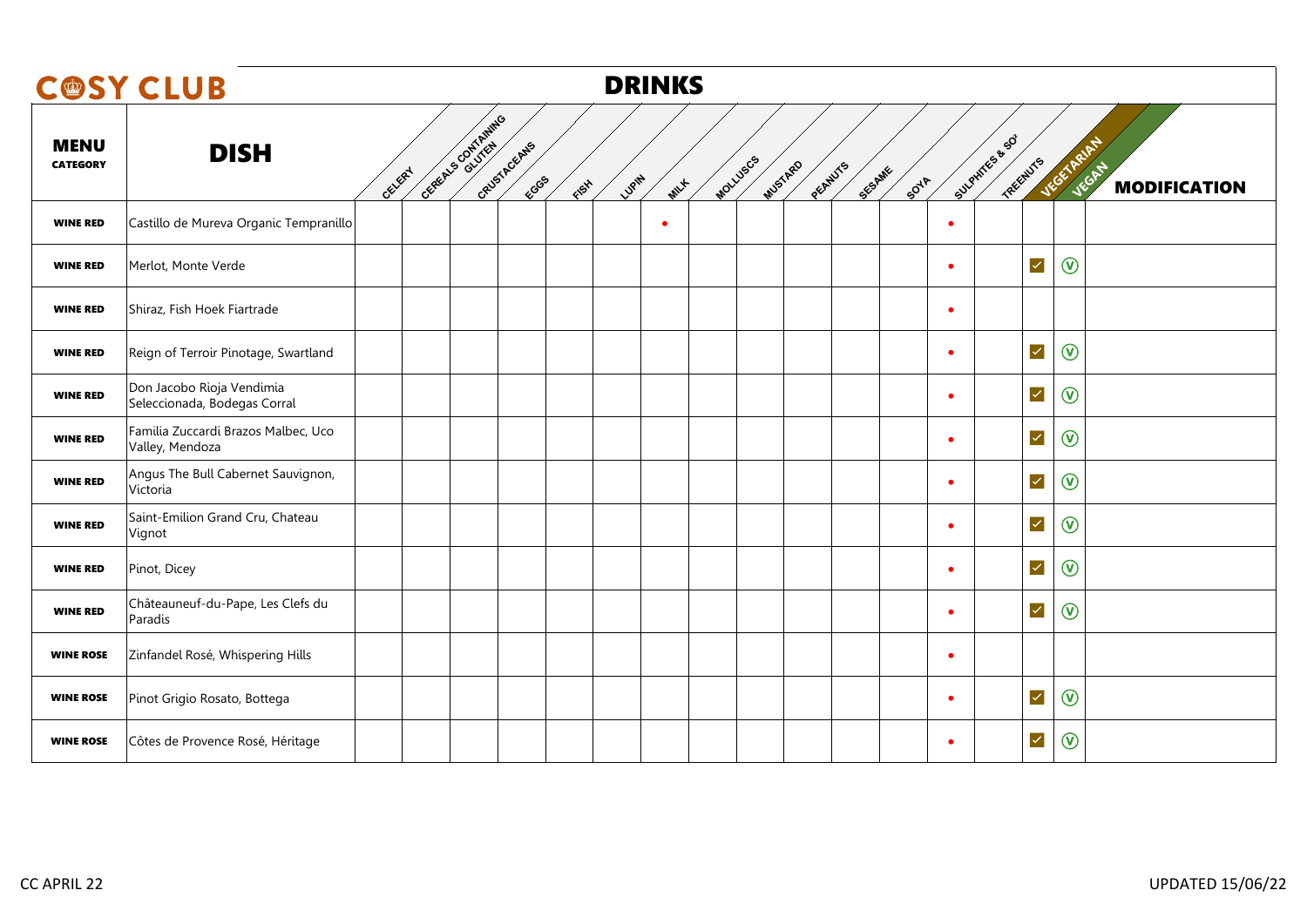|                                | <b>C@SY CLUB</b>                     |        |                                           |      | <b>DRINKS</b>   |          |                              |             |           |                                          |                              |
|--------------------------------|--------------------------------------|--------|-------------------------------------------|------|-----------------|----------|------------------------------|-------------|-----------|------------------------------------------|------------------------------|
| <b>MENU</b><br><b>CATEGORY</b> | <b>DISH</b>                          | CELERY | CEREALS CONTAINING<br>GRUSTACEANS<br>ECGS | FISH | Lugity<br>MILLE | MOLLUSCS | MUSTARD<br>PEANUTS<br>SESAME | <b>SOTA</b> |           | Sulphires & SO<br>VEGETARIAN<br>TREEWUYS | VEGAN<br><b>MODIFICATION</b> |
| <b>COCKTAILS</b>               | Espresso Martini                     |        |                                           |      |                 |          |                              |             |           |                                          |                              |
| <b>COCKTAILS</b>               | Porn Star Martini                    |        |                                           |      |                 |          |                              |             | ٠         | $\circledcirc$<br>$\prec$                |                              |
| <b>COCKTAILS</b>               | Raspberry & Vanilla Martini          |        |                                           |      |                 |          |                              |             | ٠         | $\circledcirc$<br>$\prec$                |                              |
| <b>COCKTAILS</b>               | Rhubarb & Chamomile Bramble          |        |                                           |      |                 |          |                              |             |           | $\checkmark$<br>$\circledcirc$           |                              |
| <b>COCKTAILS</b>               | Cherry Bakewell                      |        |                                           |      |                 |          |                              |             |           | $\circledcirc$<br>$\prec$                |                              |
| <b>COCKTAILS</b>               | English Garden                       |        |                                           |      |                 |          |                              |             |           | $\circledcirc$<br>$\blacktriangledown$   |                              |
| <b>COCKTAILS</b>               | Mango Colada                         |        |                                           |      |                 |          |                              |             |           | $\checkmark$<br>$\circledcirc$           |                              |
| <b>COCKTAILS</b>               | Raspberry Shrub                      |        |                                           |      |                 |          |                              |             |           | $\prec$<br>$\circledcirc$                |                              |
| <b>COCKTAILS</b>               | Grapefruit & Thyme Spritz            |        |                                           |      |                 |          |                              |             | ٠         | $\checkmark$<br>$\circledcirc$           |                              |
| <b>COCKTAILS</b>               | Lychee & Ginger Spritz               |        |                                           |      |                 |          |                              |             | $\bullet$ | $\circledcirc$<br>$\prec$                |                              |
| <b>COCKTAILS</b>               | Passionfruit & Orange Blossom Spritz |        |                                           |      |                 |          |                              |             | ٠         | $\circledcirc$<br>$\prec$                |                              |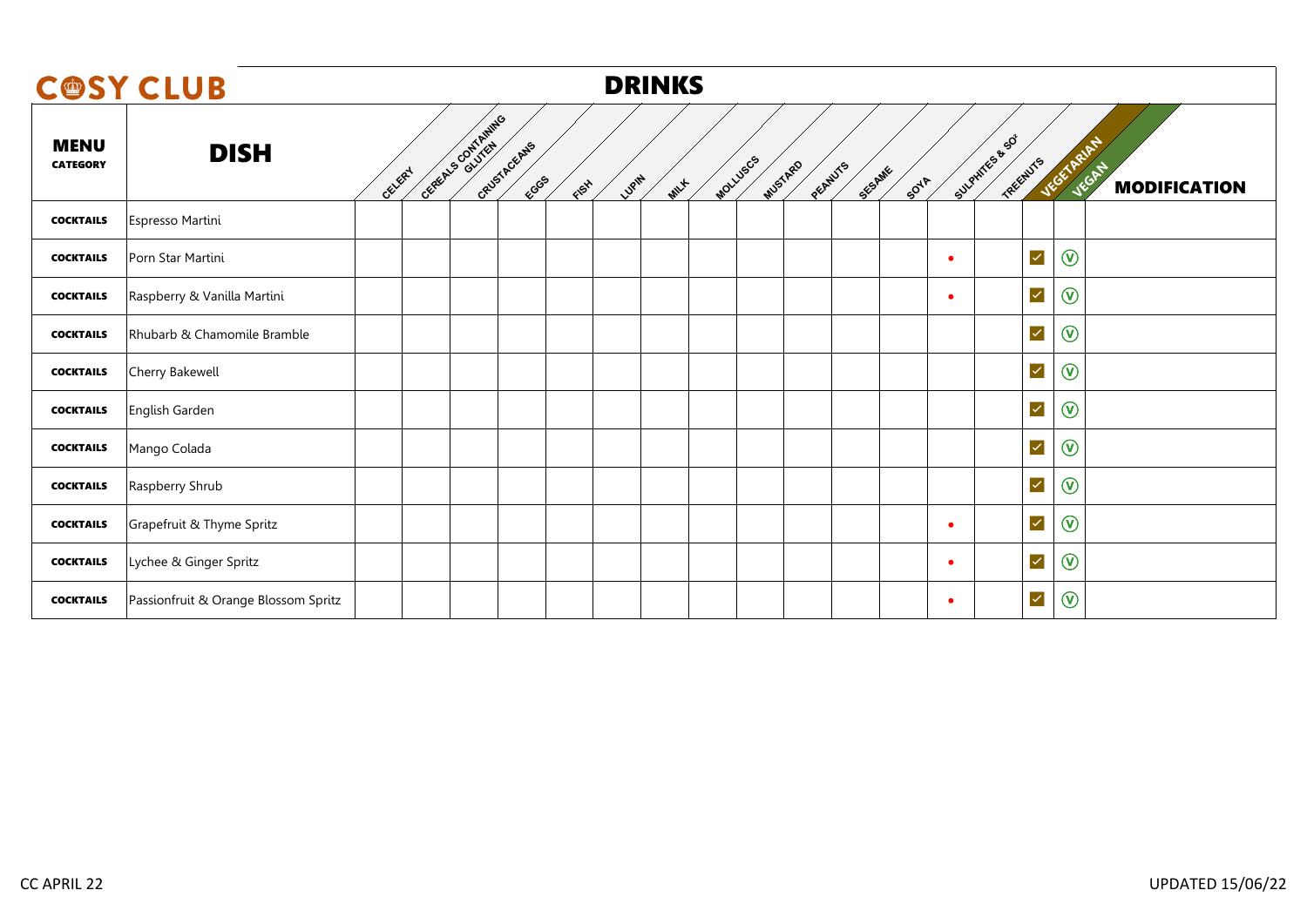|                                | <b>COSY CLUB</b>             |                                                      |      | <b>DRINKS</b>              |         |                                   |           |                            |                                           |
|--------------------------------|------------------------------|------------------------------------------------------|------|----------------------------|---------|-----------------------------------|-----------|----------------------------|-------------------------------------------|
| <b>MENU</b><br><b>CATEGORY</b> | <b>DISH</b>                  | General Contrating<br>GRUSTACEANS<br>CELERY<br>FCGGS | FISH | MOLLUSCS<br>Lupin<br>MILLE | MUSTARD | PEANUTS<br>SESAME<br><b>SOULA</b> |           | Sulphires & SO<br>TREEWUTS | JEGETARIA<br>VEGAN<br><b>MODIFICATION</b> |
| <b>COCKTAILS</b>               | Peach & Elderflower Spritz   |                                                      |      |                            |         |                                   | $\bullet$ | $\blacktriangledown$       | $\circledcirc$                            |
| <b>COCKTAILS</b>               | Cherry Blossom Negroni       |                                                      |      |                            |         |                                   |           | $\checkmark$               |                                           |
| <b>COCKTAILS</b>               | Grapefruit Sherbet Margarita |                                                      |      |                            |         |                                   |           | $\blacktriangledown$       | $\circledcirc$                            |
| <b>COCKTAILS</b>               | Pineapple & Coconut Mai Tai  |                                                      |      |                            |         |                                   | $\bullet$ | $\blacktriangledown$       | $\circledcirc$                            |
| <b>COCKTAILS</b>               | Seville Orange Old Fashioned |                                                      |      |                            |         |                                   |           | $\blacktriangledown$       | $\circledcirc$                            |
| <b>COCKTAILS</b>               | Ginger Cooler                |                                                      |      |                            |         |                                   |           | $\prec$                    | $\circledcirc$                            |
| <b>COCKTAILS</b>               | Morning Cooler               |                                                      |      |                            |         |                                   |           | $\checkmark$               | $\circledcirc$                            |
| <b>COCKTAILS</b>               | Pink Lemonade                |                                                      |      |                            |         |                                   |           | $\blacktriangledown$       | $\circledcirc$                            |
| <b>COCKTAILS</b>               | Mediterranean & Cucumber G&T |                                                      |      |                            |         |                                   | ٠         | $\blacktriangledown$       |                                           |
| <b>COCKTAILS</b>               | Pink G&T                     |                                                      |      |                            |         |                                   |           | $\overline{\mathsf{v}}$    | $\circledR$                               |
| <b>COCKTAILS</b>               | Strawberry & Lemon G&T       |                                                      |      |                            |         |                                   | $\bullet$ | $\blacktriangledown$       | $\circledcirc$                            |
| <b>COCKTAILS</b>               | White Grape & Apricot G&S    |                                                      |      |                            |         |                                   | $\bullet$ | $\checkmark$               | $\circledcirc$                            |